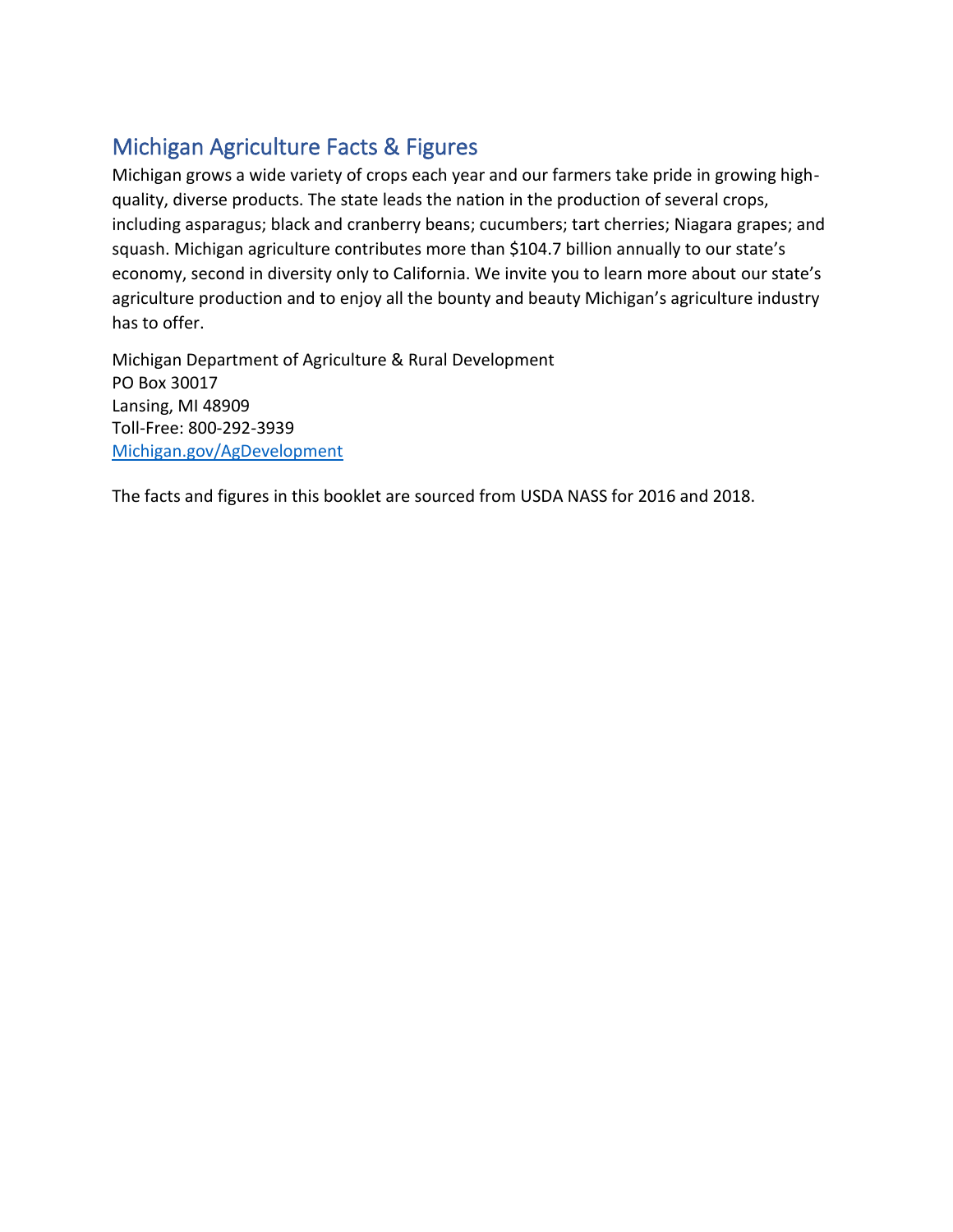# Contents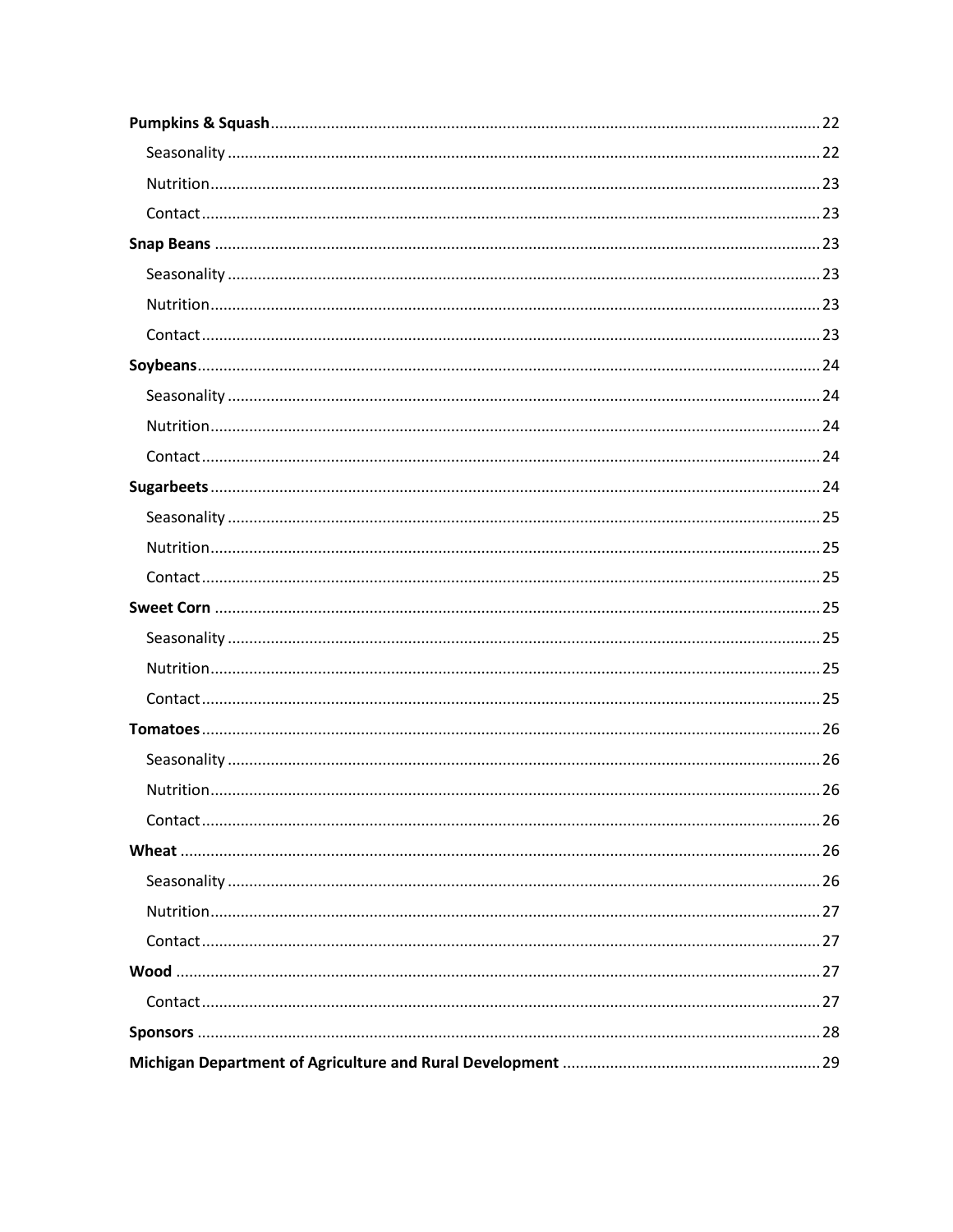# <span id="page-5-0"></span>Apples

[Graphic: Apples]

Apples are one of the largest and most valuable fruit crops grown in Michigan. In 2018, 1.050 billion pounds of apples were harvested in Michigan, ranking third in the nation. About 50 percent of the harvest was used for processing. There are more than 11.3 million apple trees in commercial production, covering 35,500 acres on 825 family-run farms. Orchards are trending to super high-density planting (approximately 1,000 or more trees per acre) which come into production and bring desirable varieties to market quickly. While Michigan is best recognized for its fresh apples in autumn, the state's apples are typically shipped from mid-August all the way through the following June. About 55 percent of all Michigan apples are processed into other products. Michigan uses more apples than any other state for pies and fresh-cut slices and processing into applesauce, fresh and shelf-stable apple cider, apple juice, and apple cider vinegar.

## <span id="page-5-1"></span>Seasonality

Michigan apples are harvested August through October, but with controlled-atmosphere storage technology, they are available nearly year-round. Processed apples are available throughout the year in juice, canned, fresh slices, and applesauce forms.

## <span id="page-5-2"></span>Nutrition

Apples are naturally free from fat, cholesterol, and sodium. They are an excellent source of fiber.

# <span id="page-5-3"></span>Contact

Michigan Apple Committee 13750 S. Sedona Parkway, Suite 3 Lansing, MI 48906 Phone: 517-669-8353 Toll-Free: 800-456-2753 Fax: 517-669-9506 [www.michiganapples.com](http://www.michiganapples.com/)

[Graphic: Michigan Apple Committee logo]

# <span id="page-5-4"></span>**Asparagus**

# [Graphic: Asparagus]

Michigan ranks first in the nation for asparagus production, producing up to 23 million pounds annually. In fact, in 2019 Michigan asparagus production was valued at more than \$23.2 million. Michigan growers harvest approximately 9,500 acres annually.

The long green stalks are one of Michigan's first crops to appear in the spring. Much of Michigan's asparagus is grown near the Lake Michigan shoreline where the moderate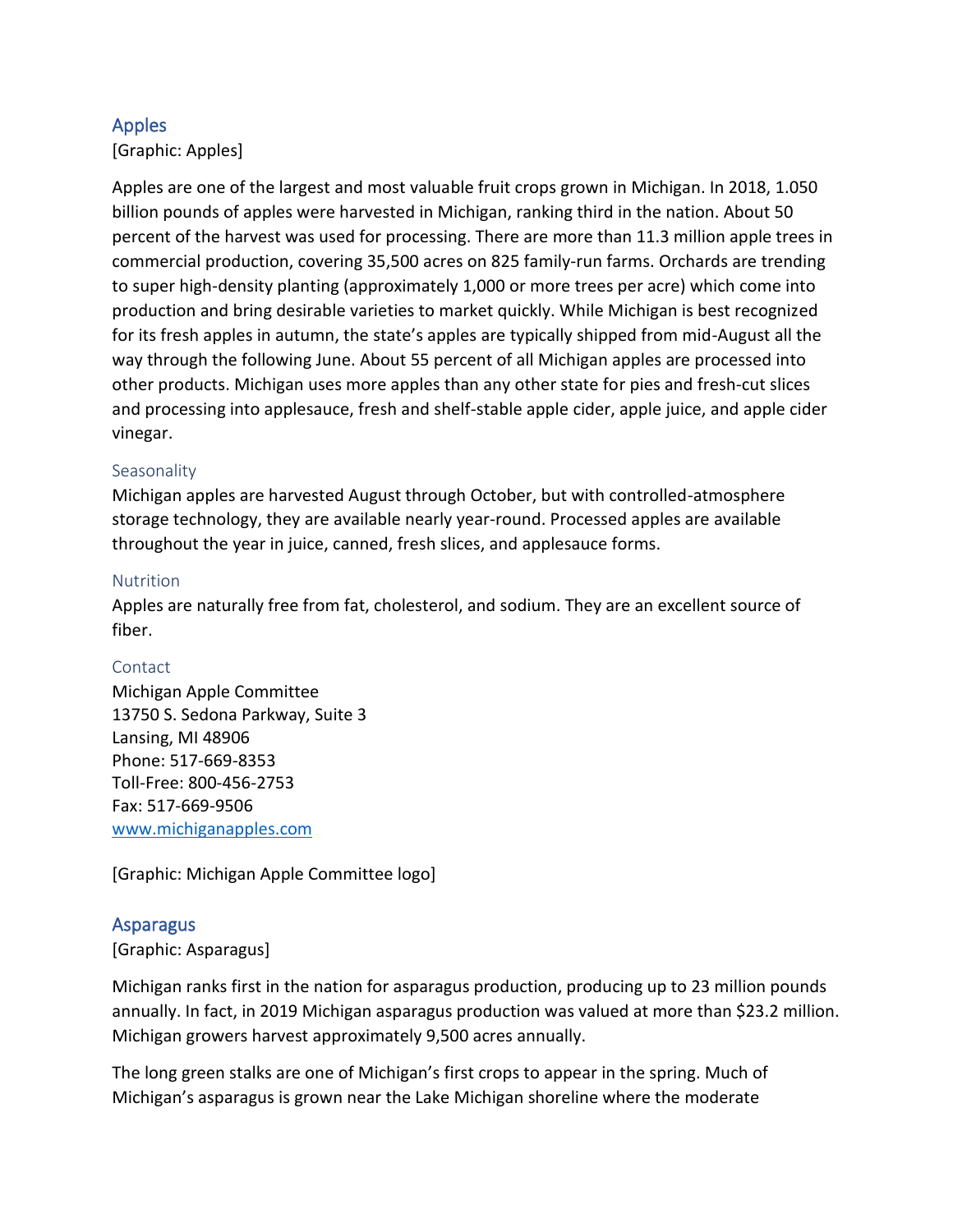temperatures and soils make for excellent production conditions. Michigan asparagus, unlike asparagus from other states, is hand-snapped above the ground. This method yields a more tender and flavorful product.

## <span id="page-6-0"></span>**Seasonality**

The season in Michigan for fresh asparagus is late April through June. Asparagus lovers can enjoy canned or frozen Michigan asparagus throughout the year, as 30 percent of the crop is processed.

## <span id="page-6-1"></span>**Nutrition**

Asparagus is the leading supplier among vegetables of folic acid. A 5.3-ounce serving provides 60 percent of the recommended daily allowance for folacin which helps blood cell formation, growth, and prevention of liver disease. Asparagus spears contain no fat or cholesterol and provide potassium, fiber, vitamin B<sub>6</sub>, and glutathione. It's also the ideal vegetable for lowsodium diets, with only one milligram of sodium per 100 grams of cooked asparagus spears.

## <span id="page-6-2"></span>Contact

Michigan Asparagus Advisory Board 12800 Escanaba Drive, Suite A PO Box 550 DeWitt, MI 48820 Phone: 517-669-4250 Fax: 517-669-4251 [www.michiganasparagus.org](http://www.michiganasparagus.org/)

[Graphic: Michigan Asparagus Advisory Board logo]

# <span id="page-6-3"></span>Beef

# [Graphic: Cooked beef]

Cattle and beef production are the largest sectors of the United States' agriculture industry. Michigan's cattle herd totals 1.15 million, of which 108,000 are beef cows and 422,000 are dairy cows. Cattle are raised throughout Michigan on 12,000 farms and ranches. In 2018, Michigan cattle and calves cash receipts totaled \$575 million.

Raising beef is a complex process, but throughout the entire journey, one thing remains constant – the shared commitment to raising cattle in a safe, humane, and environmentally sustainable way by using the latest technology and resources.

## <span id="page-6-4"></span>Seasonality

Year-round, Michigan's farmers and ranchers work hard to care for their cattle because raising healthy cattle is the first step in providing delicious, wholesome beef.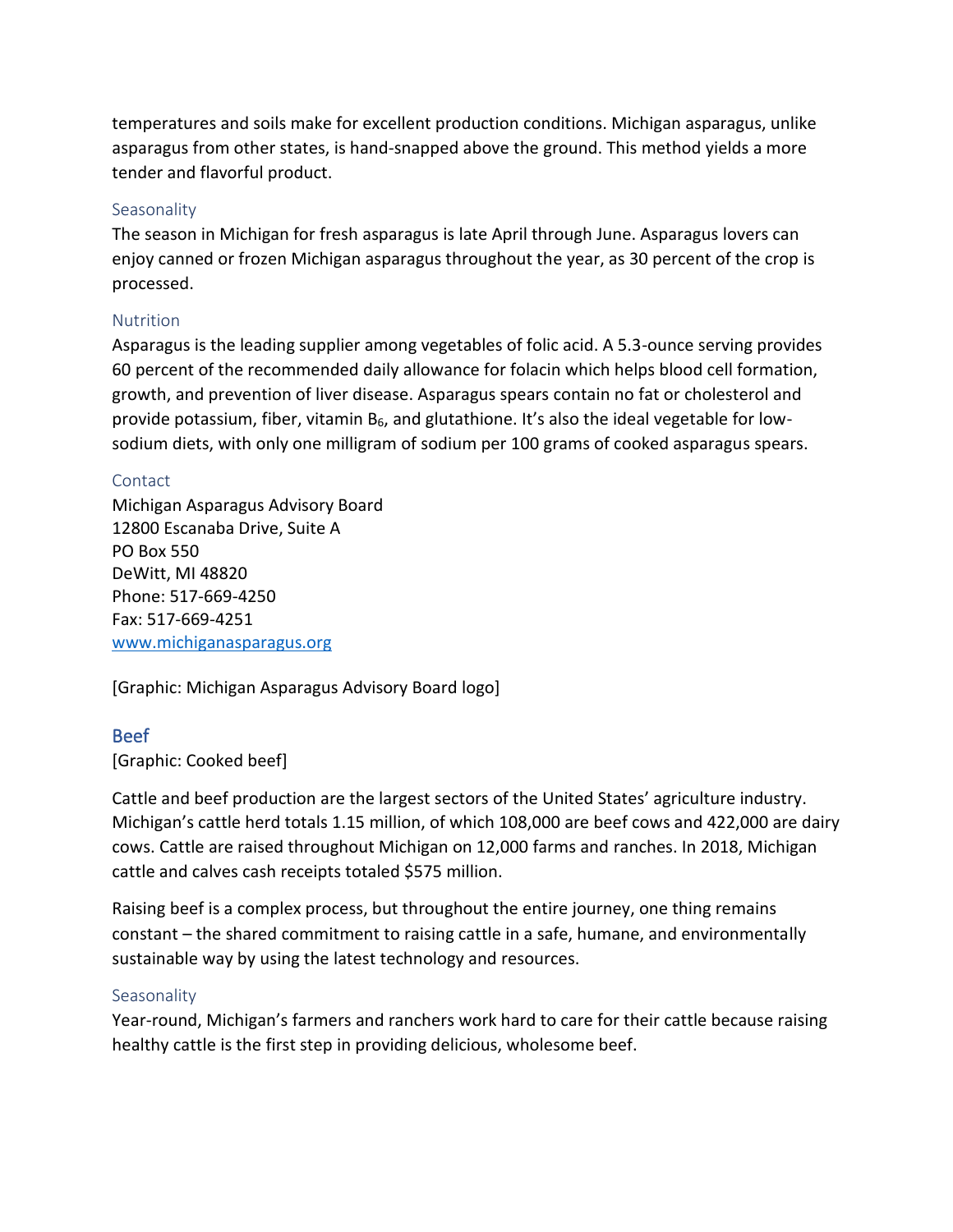#### <span id="page-7-0"></span>Nutrition

When it comes to beef and your health, you can rest easy knowing that along with being tasty, beef contains important nutrients that your body needs. In just one 3-ounce cooked serving, you're getting 10 essential nutrients, including about half your daily value for protein!

#### <span id="page-7-1"></span>**Contact**

Michigan Beef Industry Commission 2145 University Park Drive Suite 300 Okemos, MI 48864 Phone: 517-347-0911 [www.mibeef.org](http://www.mibeef.org/)

[Graphic: Michigan Beef Industry Commission logo]

## <span id="page-7-2"></span>**Blueberries**

[Graphic: Blueberries]

Michigan is one of the top producing states in growing these sweet, juicy, and high-quality berries. In an average year, our state blueberry farmers produce more than 100 million pounds of more than 30 mouthwatering varieties of highbush blueberries. More than 50 percent of all Michigan blueberries are shipped to the fresh market; the rest are frozen, pureed, concentrated, or canned to be used in a myriad of value-added products.

Modern-day blueberry farming began in Michigan in the early 1900s and today this perennial crop is harvested from more than 20,000 acres. Michigan blueberries are grown, harvested, packed, and processed by 575 family farms annually, contributing nearly \$132 million to the state's economy.

## <span id="page-7-3"></span>**Seasonality**

Fresh Michigan blueberries are available from July through October. Frozen, dried, and juiced blueberries can be enjoyed throughout the year in a variety of forms and products.

## <span id="page-7-4"></span>**Nutrition**

A one-cup serving of blueberries contains only 80 calories and virtually no fat. Blueberries have consistently been recognized as the fruit with the highest antioxidant activity. They are full of dietary fiber and packed with vitamins C and K and manganese. One serving of blueberries delivers almost 25 percent of the daily requirement of vitamin C.

## <span id="page-7-5"></span>**Contact**

Michigan Blueberry Commission PO Box 338 Grand Junction, MI 49056 Phone: 734-716-8960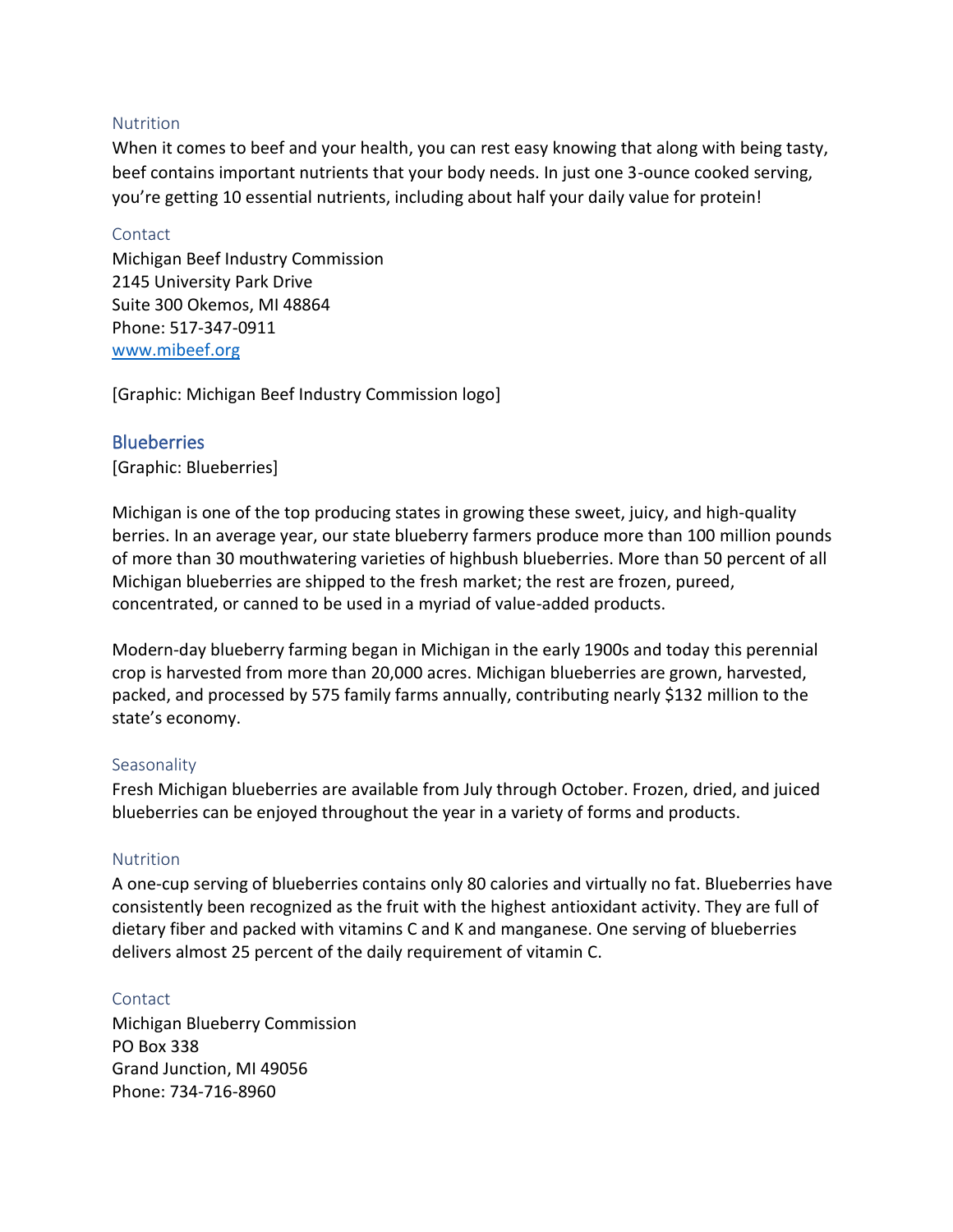## [www.michiganblueberrycommission.org](http://www.michiganblueberrycommission.org/)

[Graphic: Michigan Blueberry Commission logo]

## <span id="page-8-0"></span>**Cabbage**

[Graphic: Cabbage]

Michigan produces several varieties of cabbage in staggered harvests, producing a longer season in which consumers may find fresh cabbage. In 2016, Michigan farmers across the state produced 115.5 million pounds of cabbage worth \$17 million.

#### <span id="page-8-1"></span>**Seasonality**

Fresh and fresh-cut Michigan cabbage is available to consumers from June through December.

#### <span id="page-8-2"></span>Nutrition

Cabbage is low in saturated fat and cholesterol while being high in dietary fiber, vitamins C and K, folate, potassium, manganese, iron, and magnesium.

<span id="page-8-3"></span>**Contact** Michigan Vegetable Council PO Box 367 Mason, MI 48854 Phone/Fax: 517-663-6725 [www.michiganvegetablecouncil.org](http://www.michiganvegetablecouncil.org/)

## <span id="page-8-4"></span>Carrots

[Graphic: Carrots]

In 2018, Michigan produced 152 million pounds of carrots worth \$14.5 million. This made Michigan the fourth-highest fresh carrot producing state in the country. Michigan carrots are primarily found in the west central counties of Newaygo and Oceana.

#### <span id="page-8-5"></span>**Seasonality**

Carrots are grown in Michigan for processing and fresh market use. Fresh market carrots are harvested from late July through November. Carrots for processing are harvested from early October through late November and are available throughout the year.

#### <span id="page-8-6"></span>**Nutrition**

One 2.8-ounce carrot has 40 calories and provides more than twice the recommended daily allowance of vitamin A for a healthy adult. High in fiber, potassium, and vitamin C, this crisptextured root breaks down into calcium and is easily absorbed by the body when eaten.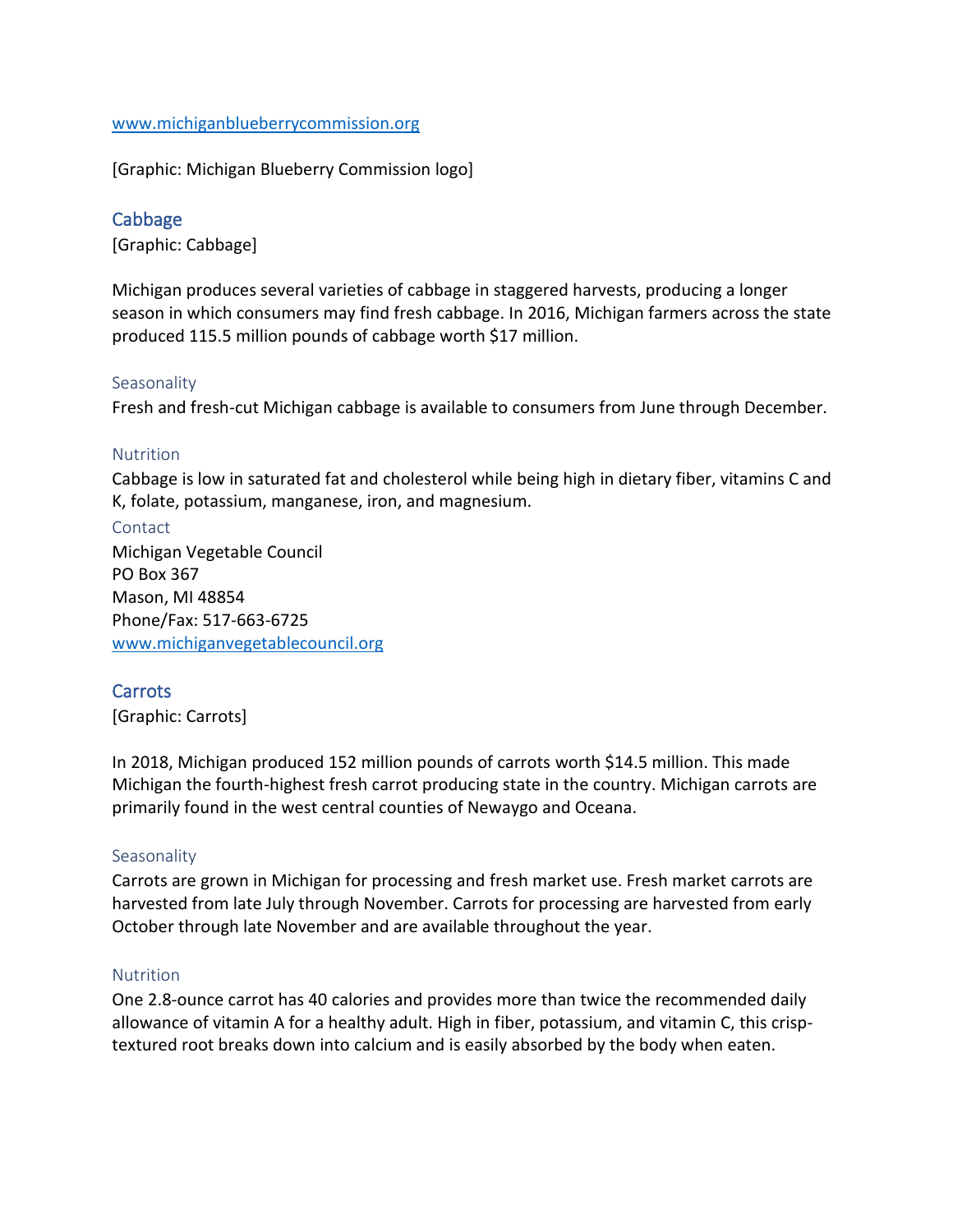## <span id="page-9-0"></span>**Contact**

Michigan Carrot Commission 12800 Escanaba Drive, Suite A PO Box 550 DeWitt, MI 48820 Phone: 517-669-4250 Fax: 517-669-4251

# <span id="page-9-1"></span>**Celery**

[Graphic: Celery]

Michigan's celery production began in Kalamazoo County. Today, the majority of Michigan's celery is still grown in the southwest counties of the state. In 2018, celery generated \$19.5 million from 110 million pounds grown in Michigan, ranking the state second among the top celery producing states in the country.

## <span id="page-9-2"></span>**Seasonality**

Fresh celery is available from June through October, and available throughout the year in processed forms.

## <span id="page-9-3"></span>**Nutrition**

Celery is a great source for vitamin C, potassium, and dietary fiber while being very low in calories and cholesterol.

# <span id="page-9-4"></span>Contact

Michigan Celery Promotion Cooperative, Inc. PO Box 306 Hudsonville, MI 49426 Phone: 616-669-1250 Fax: 616-669-2890 [www.michigancelery.com](http://www.michigancelery.com/)

# <span id="page-9-5"></span>**Cherries**

[Graphic: Cherries]

Michigan grows 70 percent of the supply of tart cherries in the United States. In 2018, Michigan produced 201 million pounds of tart cherries with a value of \$280.1 million. The northwest counties of Michigan are so well known for cherries that Traverse City hosts the annual National Cherry Festival. Michigan is the largest producing region in the world for Montmorency tart cherries. This unique variety is known as "America's Superfruit."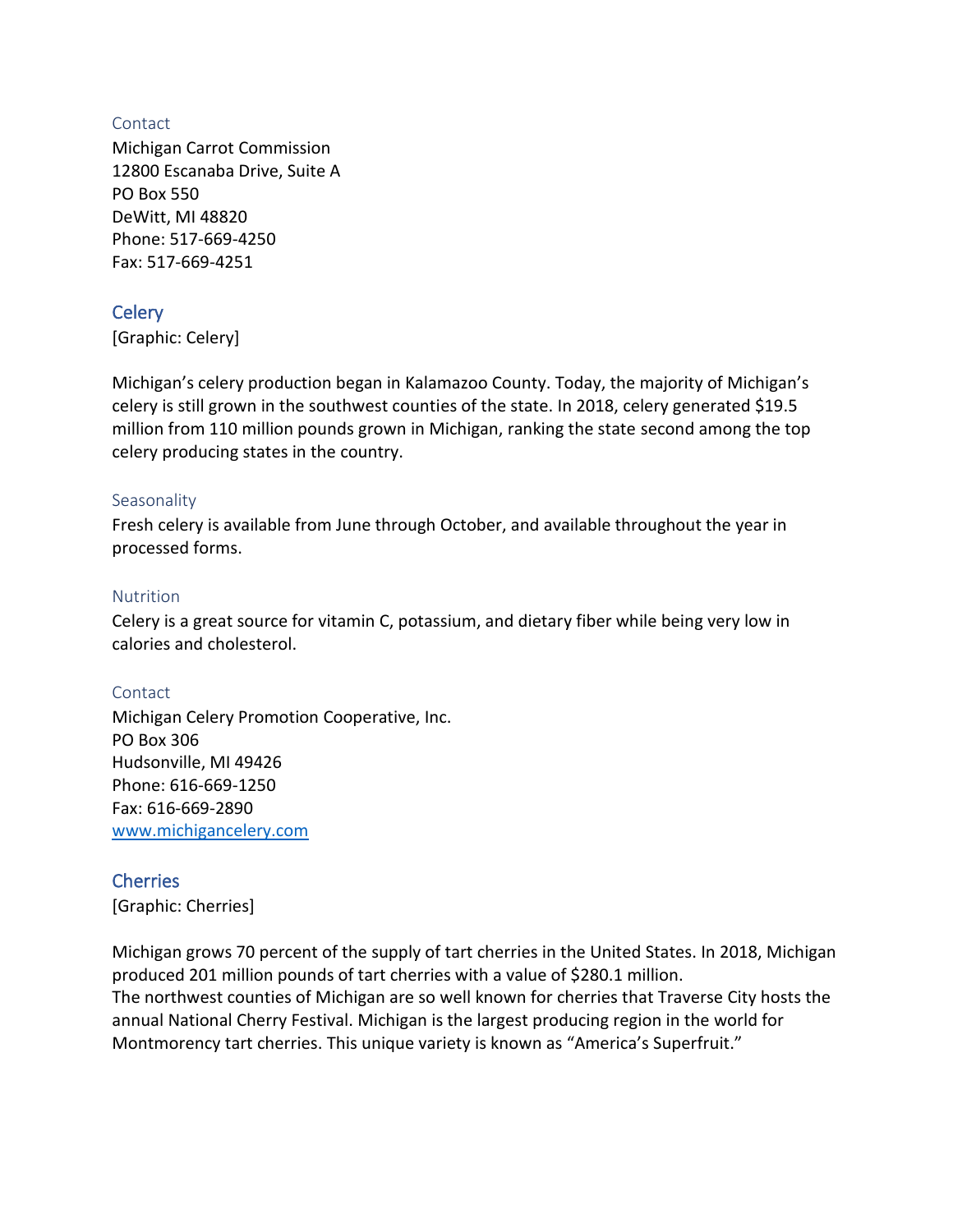#### <span id="page-10-0"></span>Seasonality

Fresh sweet cherries are available from late June through August; however, processed tart and sweet cherries are available throughout the year in canned, frozen, dried, or juice form.

#### <span id="page-10-1"></span>Nutrition

Montmorency tart cherries grown in the United States have among the highest levels of disease-fighting antioxidants when compared to other fruits. They also contain other important nutrients such as beta carotene, vitamin C, potassium, magnesium, iron, and fiber.

#### <span id="page-10-2"></span>Contact

Cherry Marketing Institute 12800 Escanaba Drive, Suite A DeWitt, MI 48820 Phone: 517-669-4264 Fax: 517-669-3354 [www.choosecherries.com](http://www.choosecherries.com/)

[Graphic: Montmorency U.S. Tart Cherries logo]

## <span id="page-10-3"></span>**Chestnuts**

[Graphic: Chestnuts]

Michigan chestnuts are sold fresh, peeled, frozen, sliced, or as four. Chestnut four is a glutenfree alternative to wheat four. The natural sweetness of chestnut four enhances the delicate favors of many baked goods. Chestnut slices are a great additive to breads or salads and have a shelf life of two years. Chestnuts can be used in a wide variety of dishes, from soups, stews, and stuffing to fancy desserts.

In 2017, chestnuts were grown on 143 farms, covering 675 acres. Michigan ranks first in the nation for production of chestnuts.

## <span id="page-10-4"></span>**Seasonality**

Michigan chestnuts are available in their fresh form from October through December, while peeled frozen and peeled dehydrated chestnuts are found throughout the year.

## <span id="page-10-5"></span>**Nutrition**

Chestnuts are an excellent source of iron and, unlike other nuts, chestnuts are low in fat. They are also a good source of thiamin, potassium, riboflavin, and phosphorous.

## <span id="page-10-6"></span>**Contact**

CGI: Chestnut Growers, Inc. Phone: 800-667-6704 Fax: 810-797-3299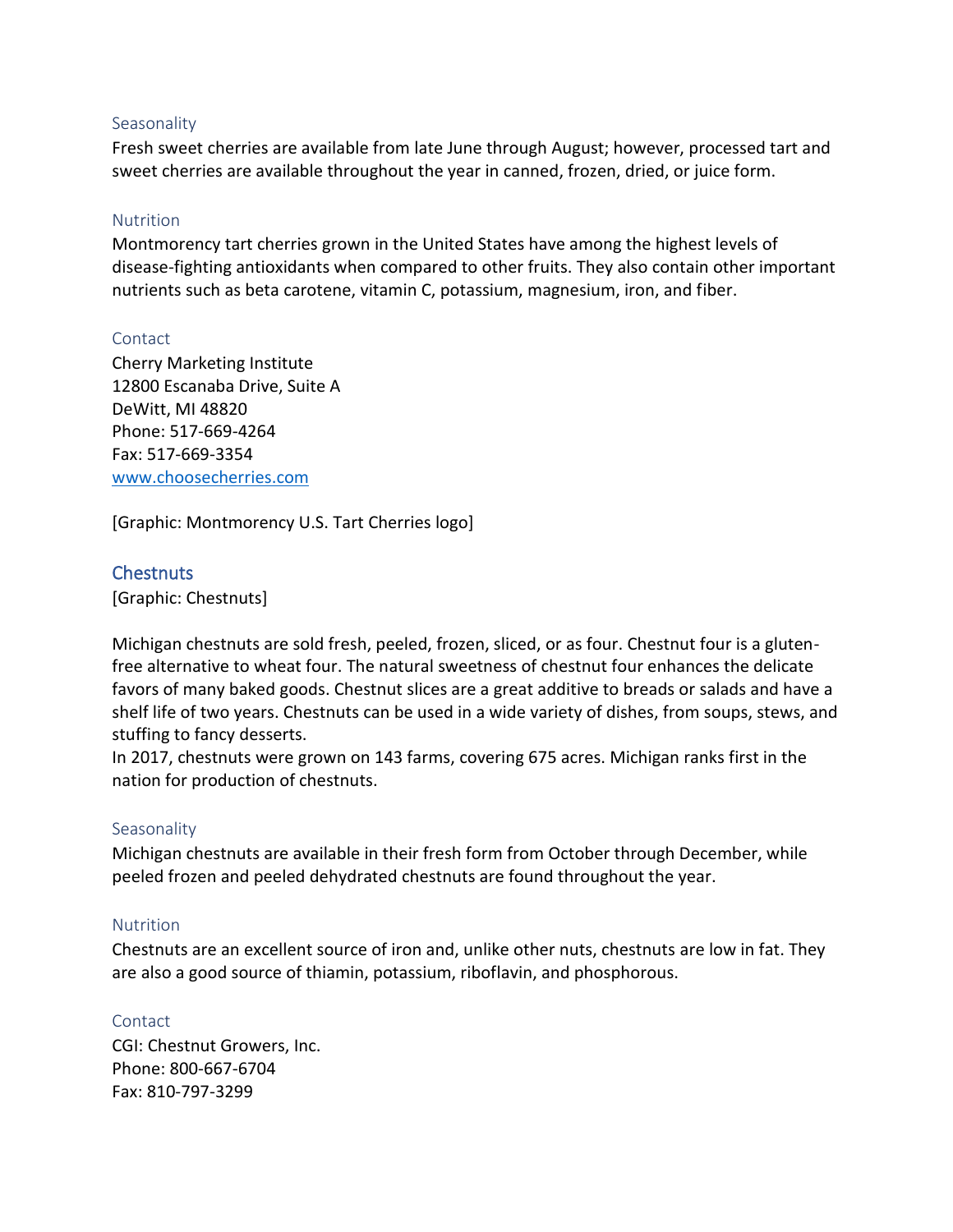## <span id="page-11-0"></span>Christmas Trees

[Graphic: Christmas trees]

Michigan ranks third in the nation in the number of Christmas trees harvested, supplying approximately 1.55 million fresh Christmas trees to the national market each year. Michigan also produces and sells more than nine major Christmas tree species on a wholesale level, which is more species than any other state. Our state has approximately 37,000 acres in commercial Christmas tree production, with an annual farm gate value of more than \$27 million.

The industry receives an additional \$1.3 million in sales of wreaths, cut boughs, garland, and other cut greens. For every Christmas tree harvested, Michigan Christmas tree farmers plant three new trees for future harvests.

#### <span id="page-11-1"></span>Contact

Michigan Christmas Tree Association PO Box 252 Durand, MI 48429-0252 Phone: 517-545-9971 Toll-free: 800-589-TREE (8733) Fax: 517-545-4501 [www.mcta.org](http://www.mcta.org/)

## <span id="page-11-2"></span>Corn

[Graphic: Corn kernels]

At 2.3 million acres, cornfields are tied with soybean fields for the most coverage in Michigan crops. The majority of Michigan corn is exported out of the state, while the corn that stays is used for animal feed and ethanol.

Corn production is concentrated in the Lower Peninsula with Saginaw and Lenawee counties as Michigan's largest producers. In 2018, Michigan produced 297 million bushels of corn grain, worth \$1 billion.

#### <span id="page-11-3"></span>**Seasonality**

Corn is planted in spring and harvested in the fall, starting in October and lasting until November. Processed corn may be consumed throughout the year.

#### <span id="page-11-4"></span>**Contact**

Corn Marketing Program of Michigan 13750 S. Sedona Parkway, Suite 5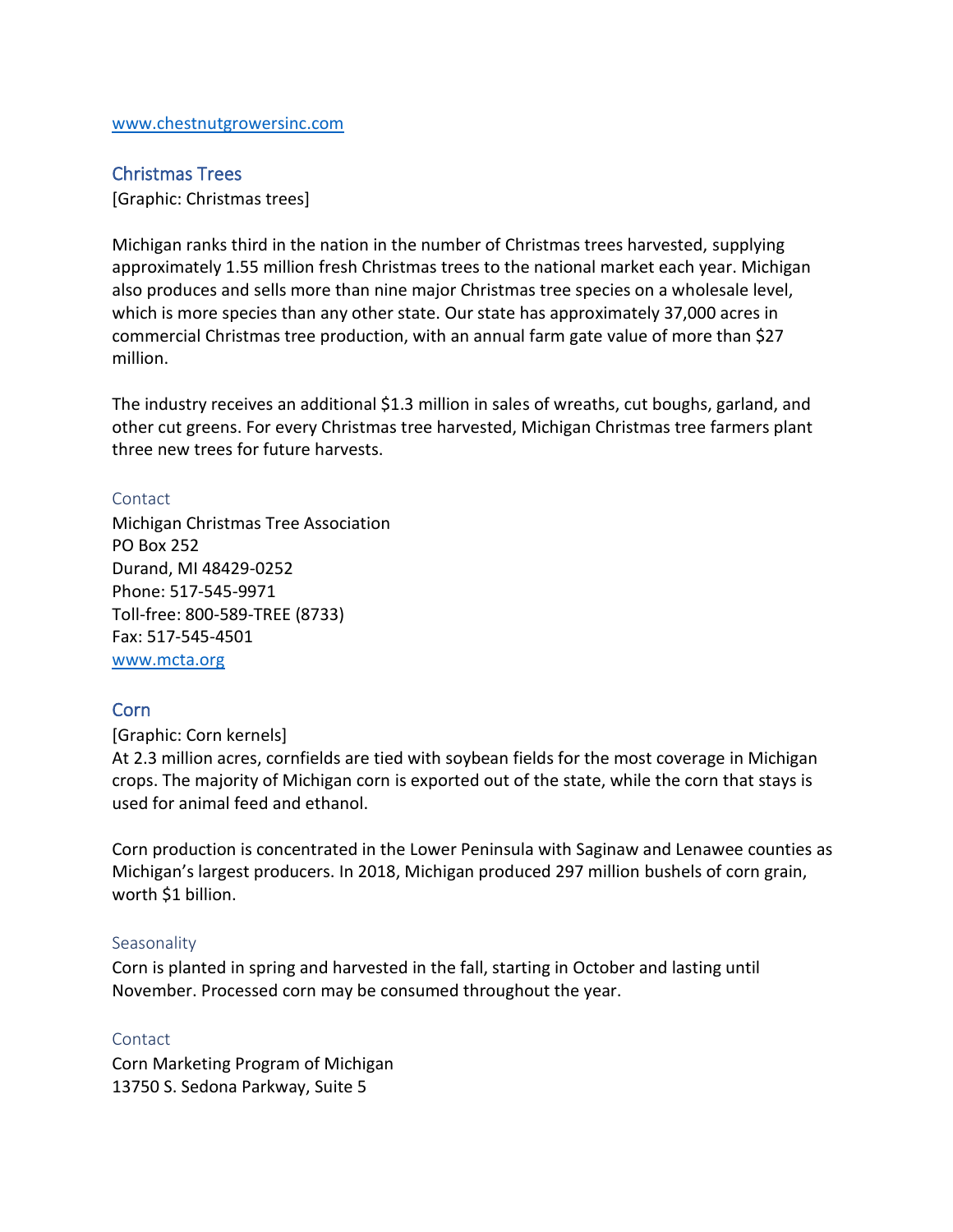Lansing, MI 48906 Phone: 517-668-2676 Toll-Free: 888-323-2673 Fax: 517-668-2670 [www.micorn.org](http://www.micorn.org/)

[Graphic: Corn Marketing Program of Michigan logo]

<span id="page-12-0"></span>Cucumbers [Graphic: Cucumbers]

Michigan ranks first nationally in the production of cucumbers for pickling. In 2016, Michigan produced 236,700 tons of pickling cucumbers with a value of \$47 million. In addition, the state produced 68 million pounds of cucumbers for the fresh market worth \$15 million.

#### <span id="page-12-1"></span>**Seasonality**

Fresh cucumbers are available in July, August, and September, while pickles are available throughout the year.

#### <span id="page-12-2"></span>**Nutrition**

The fresh cucumber is a very good source of vitamins A and C and the mineral molybdenum. Cucumbers are also rich in potassium, manganese, folate, dietary fiber, and magnesium.

## <span id="page-12-3"></span>Contact

Michigan Vegetable Council PO Box 367 Mason, MI 48854 Phone/Fax: 517-663-6725 [www.michiganvegetablecouncil.org](http://www.michiganvegetablecouncil.org/)

## <span id="page-12-4"></span>**Dairy**

[Graphic: Milk]

Michigan is home to 424,000 dairy cows on nearly 1,800 dairy farms located throughout the state. With each cow producing on average 26,340 pounds of milk per year, Michigan is first in the United States for production of milk per cow.

Michigan also ranked fifth in the nation for total production. In 2018, 11.17 billion pounds of milk were produced at a value of \$1.66 billion, which comes in at sixth in the United States. Dairy farms contribute \$15.7 billion to the state's economy.

#### <span id="page-12-5"></span>**Seasonality**

Milk and other Michigan dairy products can be enjoyed year-round.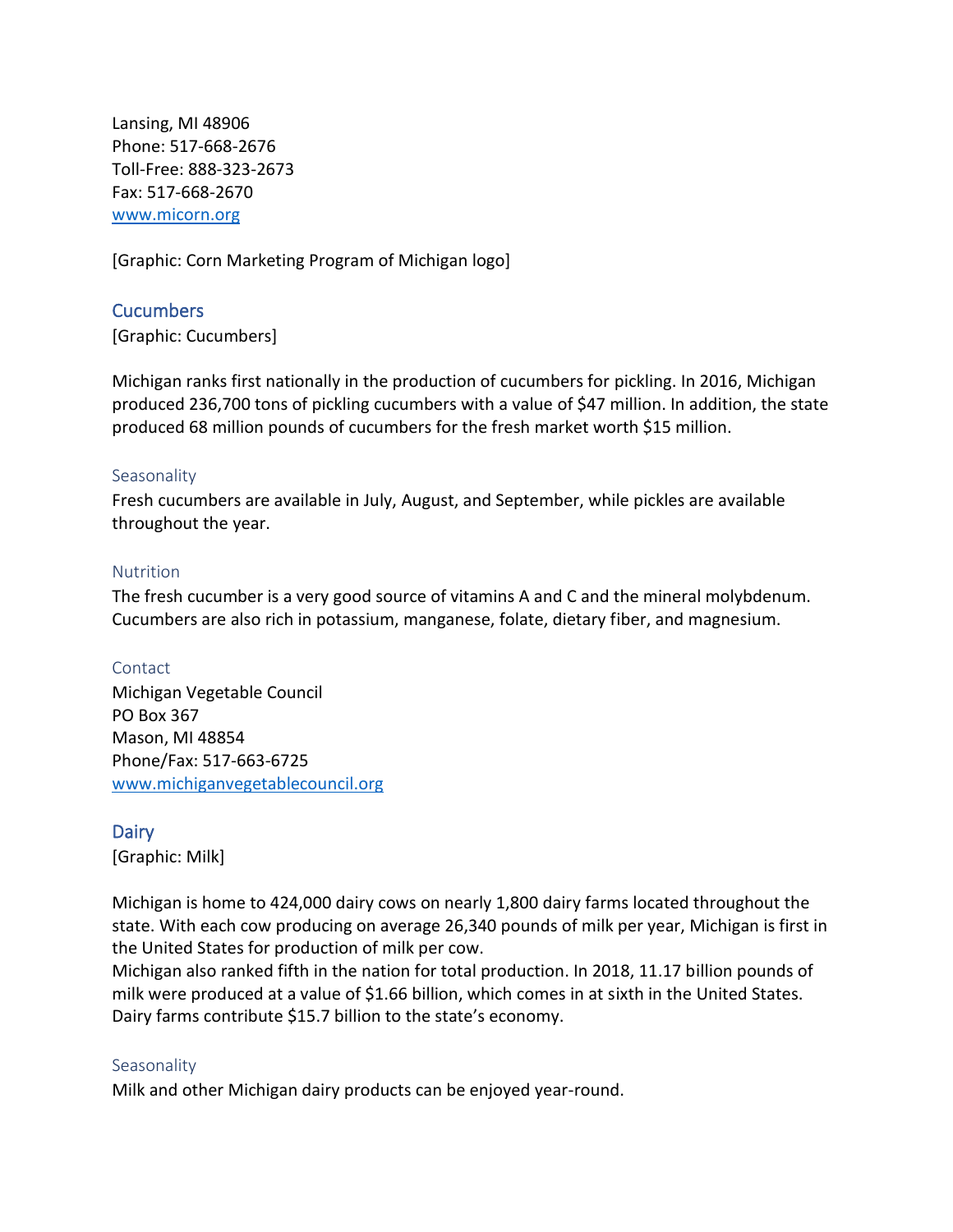#### <span id="page-13-0"></span>**Nutrition**

Dairy products such as milk, cheese, and yogurt are good sources of calcium, potassium, vitamin D, and protein.

#### <span id="page-13-1"></span>Contact

United Dairy Industry of Michigan 2163 Jolly Road Okemos, MI 48864 Phone: 517-349-8923 Fax: 517-349-6218 [www.milkmeansmore.org](http://www.milkmeansmore.org/)

[Graphic: United Dairy Industry of Michigan logo]

# <span id="page-13-2"></span>Dry Edible Beans

[Graphic: Beans]

Michigan producers grow several classes of dry edible beans, including adzuki beans; black beans; cranberry beans; great northern beans; dark red, light red, and white kidney beans; navy beans; pinto beans; small red beans; and yellow eye beans.

Rich farmland in Michigan's Thumb counties grow more beans than any other place in the state. In fact, Huron County is one of the top dry bean producing counties in the country. In 2016, Michigan produced roughly 400 million pounds of dry edible beans with a value of \$126 million.

## <span id="page-13-3"></span>**Seasonality**

Dry edible beans are ready for harvest in late August through October and are available throughout the year in canned and packaged form.

## <span id="page-13-4"></span>**Nutrition**

With the exception of meat products, dry beans are the highest source of protein available. Beans also have more fiber than any other unprocessed food. They are low in sodium and fat and high in calcium, phosphorus, potassium, thiamin, and niacin. They help reduce blood cholesterol levels and their low amounts of sodium and fat help protect against heart disease.

## <span id="page-13-5"></span>Contact

Michigan Bean Commission 516 S. Main Street, Suite D Frankenmuth, MI 48734 Phone: 989-262-8550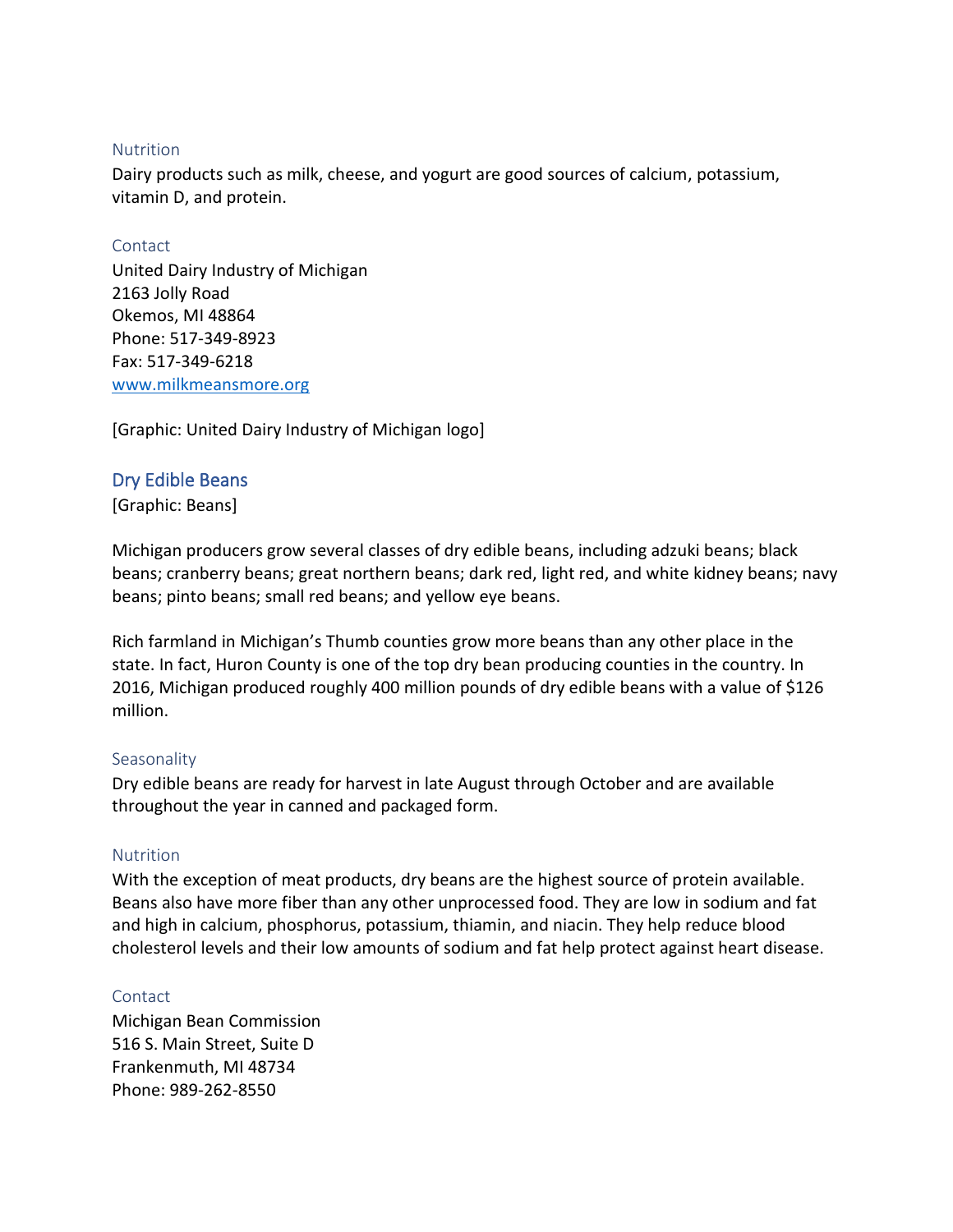#### [www.michiganbean.org](http://www.michiganbean.org/)

[Graphic: Michigan Bean Commission logo]

# <span id="page-14-0"></span>Eggs

[Graphic: Eggs]

The Michigan poultry industry raises chickens for their eggs and turkeys primarily for their meat. Michigan ranks seventh in production of eggs with more than 15.4 million laying hens that produce 4,548 million eggs per year. There are eight farmers with 17 farms spread throughout Michigan. Egg production contributes approximately \$655 million to the Michigan economy annually.

## <span id="page-14-1"></span>**Seasonality**

Eggs and other Michigan dairy products can be enjoyed year-round.

## <span id="page-14-2"></span>Nutrition

One egg contains only 70 calories, yet is home to all nine essential amino acids and six grams of high-quality protein. Eggs are helpful during pregnancy, contribute to the growth and development of children, assist in the function of aging adults, and aid in muscle building.

#### <span id="page-14-3"></span>Contact

Michigan Allied Poultry Industries PO Box 144 Hamilton, MI 49419 Phone: 517-372-5250 [www.mipoultry.com](http://www.mipoultry.com/)

[Graphic: Michigan Allied Poultry Industries logo]

# <span id="page-14-4"></span>**Floriculture**

[Graphic: Pink flowers]

In 2018, the wholesale value of Michigan's floriculture totaled \$467 million, only behind California and Florida. Michigan's floriculture industry is incredibly diverse. There were 569 floriculture producers in Michigan in 2018. Michigan leads the nation in six floriculture crops, including impatiens, begonias, Easter lilies, geraniums, hostas, and petunias.

## <span id="page-14-5"></span>**Seasonality**

Michigan produces a variety of floriculture products available seasonally through the year ranging from fats, annual and perennial pots, hanging baskets, and fall mums to poinsettias and many more.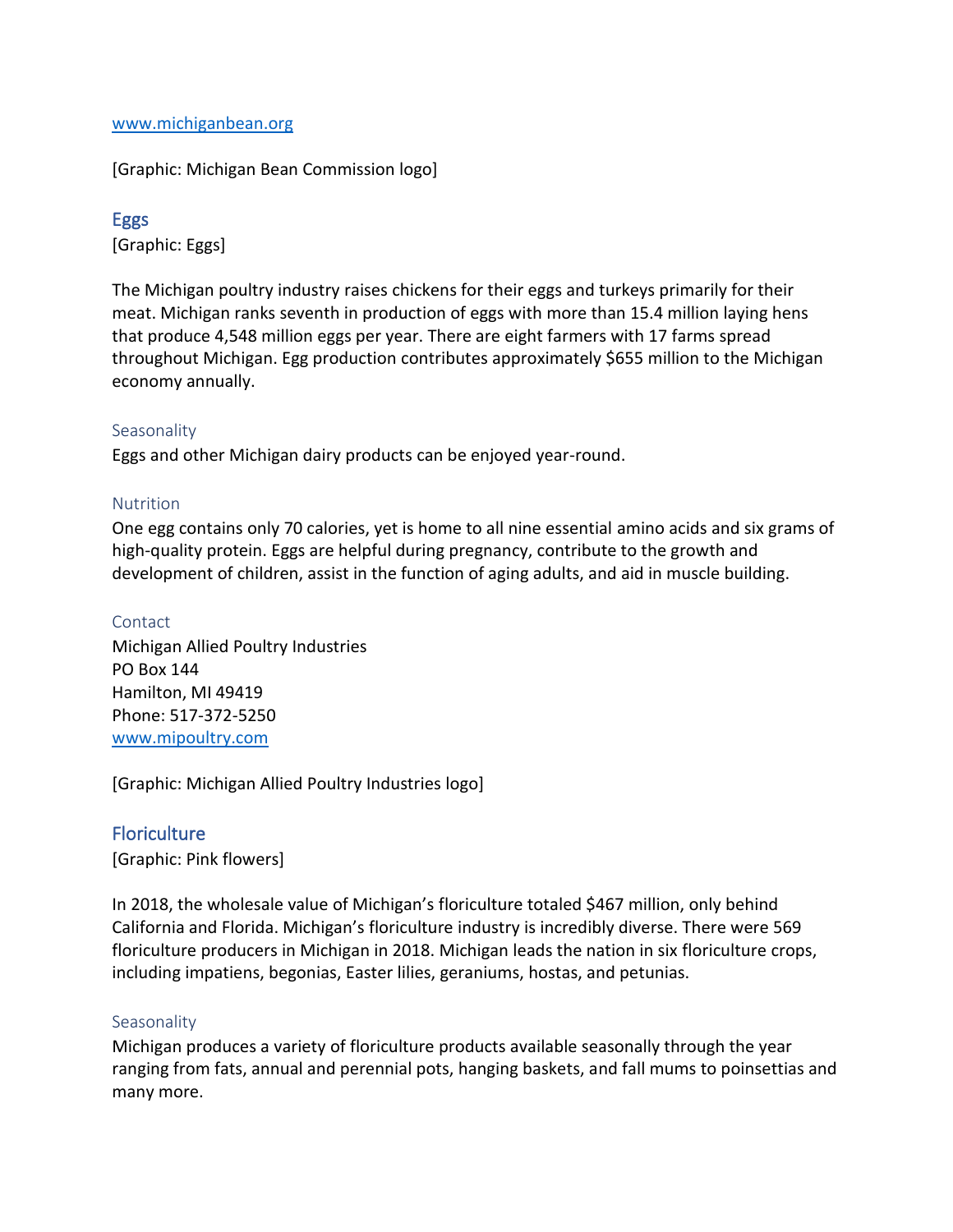#### <span id="page-15-0"></span>Contact

Michigan Greenhouse Growers Council 120 N. Washington Square Suite 1000 Lansing, MI 48933 Phone: 517-367-2033 Fax: 517-372-1501 [www.mifgc.org](http://www.mifgc.org/)

[Graphic: Grapes]

## <span id="page-15-1"></span>Grapes

[Graphic: Michigan Greenhouse Growers Council logo]

Michigan utilized 93,400 tons of grapes for production of wine and juice in 2016, with a total value of \$30.2 million. Michigan has 13,100 acres of vines, making Michigan the eighth-largest grape producing state in the nation. About 3,050 of those acres are devoted to wine grapes, ranking Michigan the eighth-highest state for wine grape production in the nation.

Michigan has more than 100 commercial wineries producing more than 1.4 million gallons of wine annually. Michigan wineries make many varieties of wine, including red, white, and specialty wines such as ice wine, sparkling, fortified, and brandies. Concord and Niagara grapes are grown primarily in the southwest part of the state and are used for juice production.

## <span id="page-15-2"></span>**Seasonality**

Harvest for early hybrid varieties of wine grapes begins at the end of August in the southwest and may extend into November for late-ripening vinifera varieties in the northwest.

## <span id="page-15-3"></span>Nutrition

Grapes for juice are an excellent source of vitamin C and have antioxidants that help to protect against free radicals that can damage healthy cells and may weaken the immune system.

## <span id="page-15-4"></span>Contact

Michigan Craft Beverage Council (wine grapes) PO Box 30017 Lansing, MI 48909-7517 Phone: 517-284-5733 Fax: 517-355-0950 [www.michiganwines.com](http://www.michiganwines.com/)

National Grape Cooperative (juice grapes) 400 Walker Street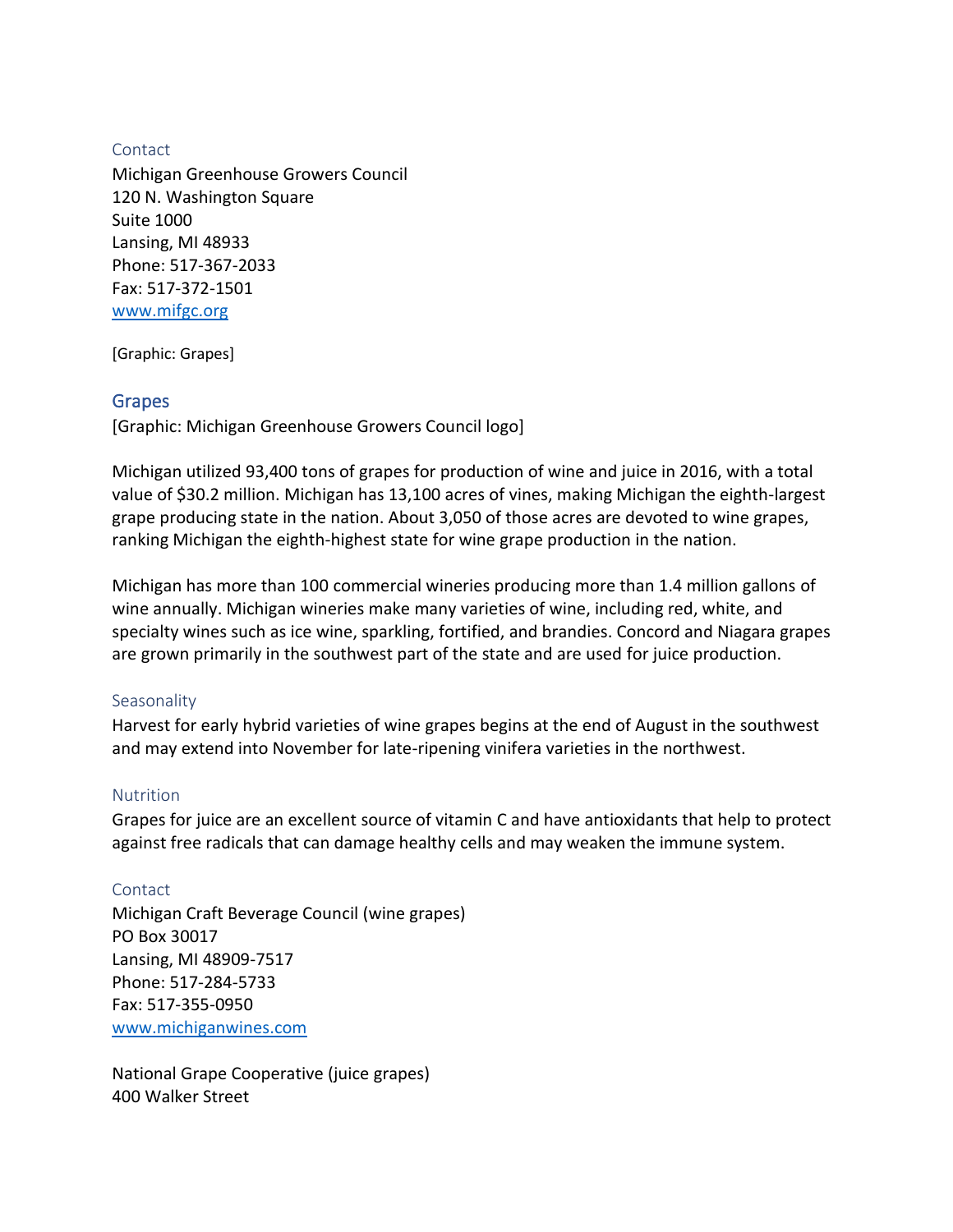Lawton, MI 49065 Phone: 269-624-2821 [www.welchs.com](http://www.welchs.com/)

#### <span id="page-16-0"></span>Honey

[Graphic: Honey comb]

Producers across Michigan gathered a total of 5.3 million pounds of honey in 2016, ranking Michigan eighth in the nation in honey production with a value of \$12 million.

The color of honey is a good indicator of how it will taste; the lighter the honey, the milder the favor, and the darker the honey, the stronger the favor. Raw or unfiltered honey has more enzymes and nutrients than heated, filtered honey. Local honey has pollens of local flowers that sometimes help allergy sufferers.

#### <span id="page-16-1"></span>**Seasonality**

Beekeepers usually harvest in summer or early fall, but some continue throughout the year, making Michigan honey available for consumers year-round.

#### <span id="page-16-2"></span>**Nutrition**

Vitamin B6, thiamin, niacin, riboflavin, pantothenic acid, and certain amino acids are all present in honey.

## <span id="page-16-3"></span>Contact

Michigan Beekeepers Association Phone: 248-921-6601 [www.michiganbees.org](http://www.michiganbees.org/)

## <span id="page-16-4"></span>Hops

[Graphic: Hops]

Since its commercial resurgence in approximately 2007, hops have become a fast-growing agricultural commodity in the state of Michigan. Starting with only a few acres and farmers, now there are more than 1,000 acres of hops and 50 farms in the state.

Michigan is now the fourth-largest hop growing state in the United States, and ranks 14th in the world for hop production. Michigan's latitude geographically is ideal for optimum growing conditions and allows for top quality hop production, leading to Michigan hops being sold and used in beer making all over the United States, and throughout many regions of the world.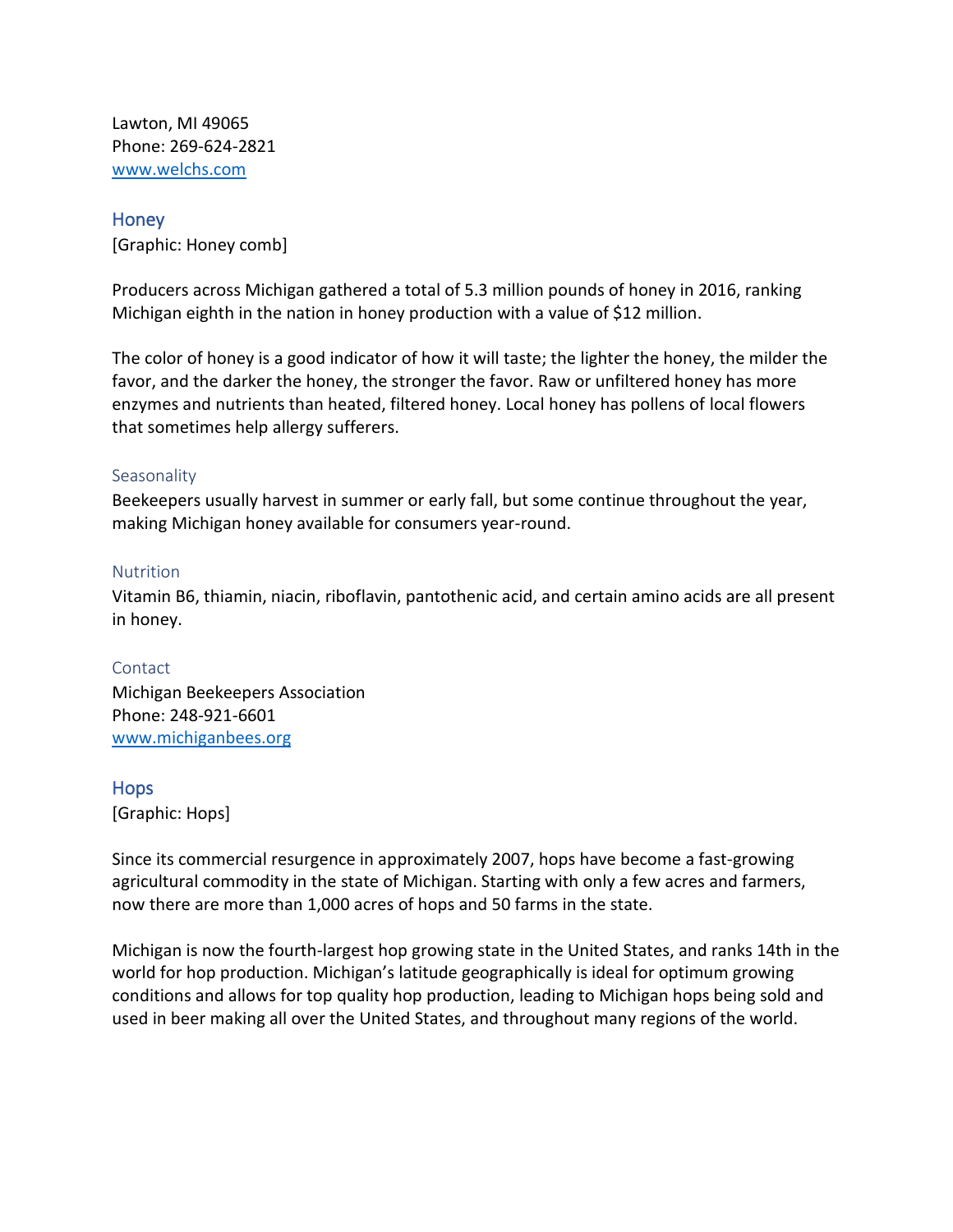#### <span id="page-17-0"></span>**Seasonality**

Hops are a perennial crop that are harvested once each year between early August and late September. More than 20 different varieties of hops are grown commercially in the state.

#### <span id="page-17-1"></span>Nutrition

In ancient times, hops were used as a sedative and to control inflammation, diarrhea, and other muscle spasms. Many people have used hops to cure insomnia and anxiety. Hops have many antimicrobial and antibacterial properties.

<span id="page-17-2"></span>Contact Hop Growers of Michigan PO Box 122 Cedar, MI 49621 Phone: 248-795-8940 [www.hopgrowersofmichigan.com](http://www.hopgrowersofmichigan.com/)

# <span id="page-17-3"></span>Maple Syrup

[Graphic: Maple Syrup Pancakes]

The production of pure maple syrup is the oldest agricultural enterprise in the United States. Forty gallons of maple sap are required to make one gallon of syrup, and maple syrup production in 2016 for Michigan was 90,000 gallons. Michigan is the seventh-largest maple syrup producing state.

## <span id="page-17-4"></span>Seasonality

Maple syrup is the first farm crop to be harvested in Michigan each year. The maple syrup season in Michigan starts in February in the southern counties and extends into April in the Upper Peninsula.

## <span id="page-17-5"></span>**Nutrition**

Pure Michigan maple syrup has 50 calories per tablespoon and is fat-free. It has no additives, no added coloring, and no preservatives. Maple syrup has many minerals per tablespoon: 20 milligrams of calcium, 2 milligrams of phosphorus, 0.2 milligrams of iron, 2 milligrams of sodium, and 5 milligrams of potassium.

<span id="page-17-6"></span>Contact Michigan Maple Syrup Association [www.mi-maplesyrup.com](http://www.mi-maplesyrup.com/)

<span id="page-17-7"></span>Nursery & Landscape [Graphic: Plants]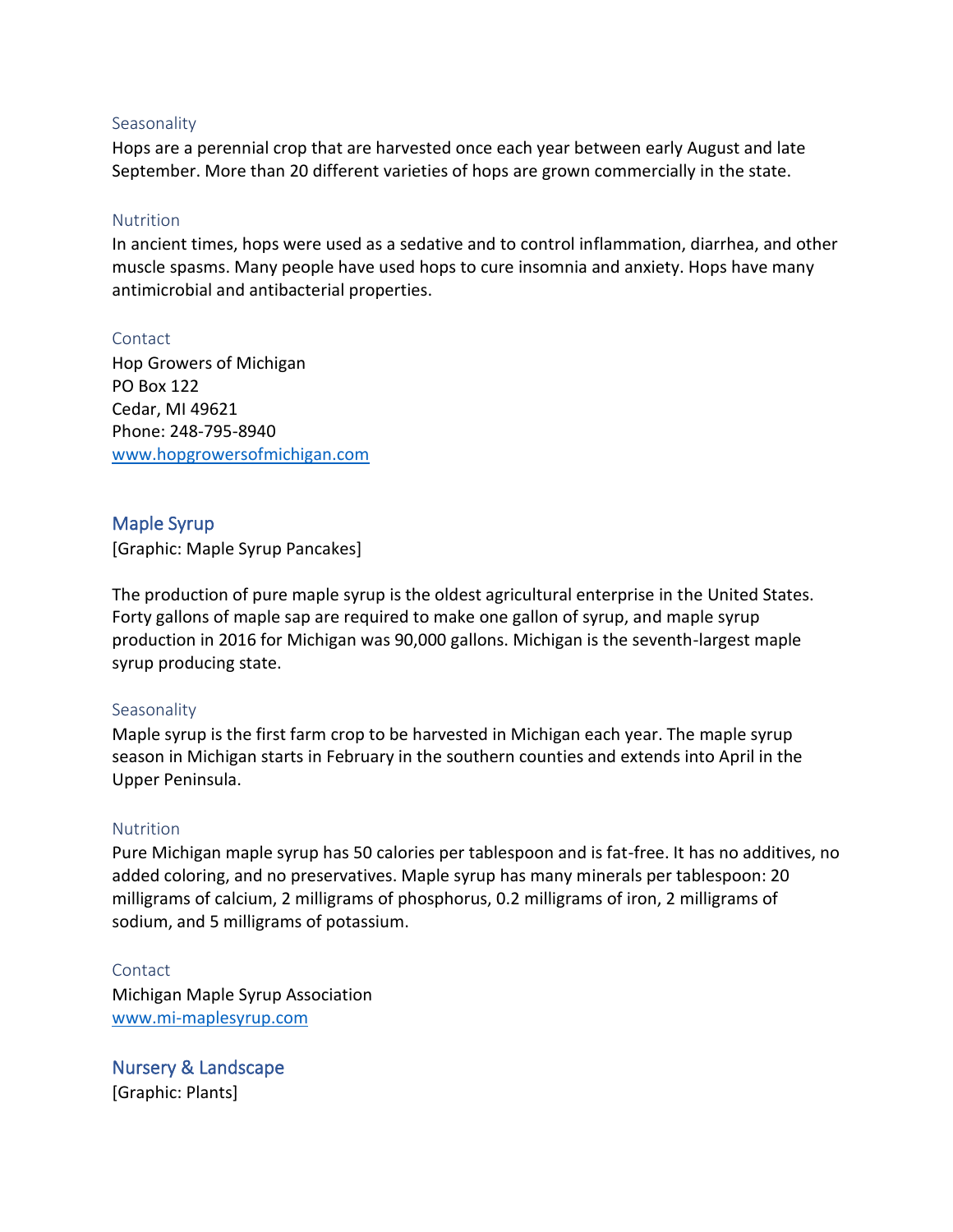Michigan's nursery, landscaping, retail garden center, and lawn care industries contribute \$5.715 billion to the economy.

The economic impact of nursery, perennial plant, Christmas tree, and sod producers is \$1.2 billion with distribution to 35 states, Mexico, and Canada, making them the largest specialty crop in Michigan and the fourth-largest nursery industry in the nation. The landscape services and retail sectors in Michigan have an economic impact of \$4.5 billion.

#### <span id="page-18-0"></span>**Contact**

Michigan Nursery and Landscape Association 2149 Commons Parkway Okemos, MI 48864 Phone: 517-381-0437 Fax: 517-381-0638 [www.mnla.org](http://www.mnla.org/) [www.plantmichigangreen.com](http://www.plantmichigangreen.com/)

[Graphic: Michigan Nursery and Landscape Association logo]

<span id="page-18-1"></span>**Onions** [Graphic: Onions]

A majority of Michigan onion production occurs in south central and southern Michigan in the counties of Allegan, Barry, Eaton, Ionia, Kent, Newaygo, Ottawa, and Van Buren. Michigan onion production in 2015 was 79 million pounds. This yielded a total value of \$10 million.

## <span id="page-18-2"></span>**Seasonality**

In a normal year, early-maturing onions (90 to 100 days) that are seeded in April are ready for harvest by late August. Late-maturing onions (110 to 120 days) mature in mid- to late-September.

<span id="page-18-3"></span>Nutrition Onions are rich in vitamin C, vitamin  $B_6$ , and potassium.

<span id="page-18-4"></span>Contact Michigan Onion Committee PO Box 367 Mason, MI 48854 Phone: 517-663-6725 [www.michiganonion.com](http://www.michiganonion.com/)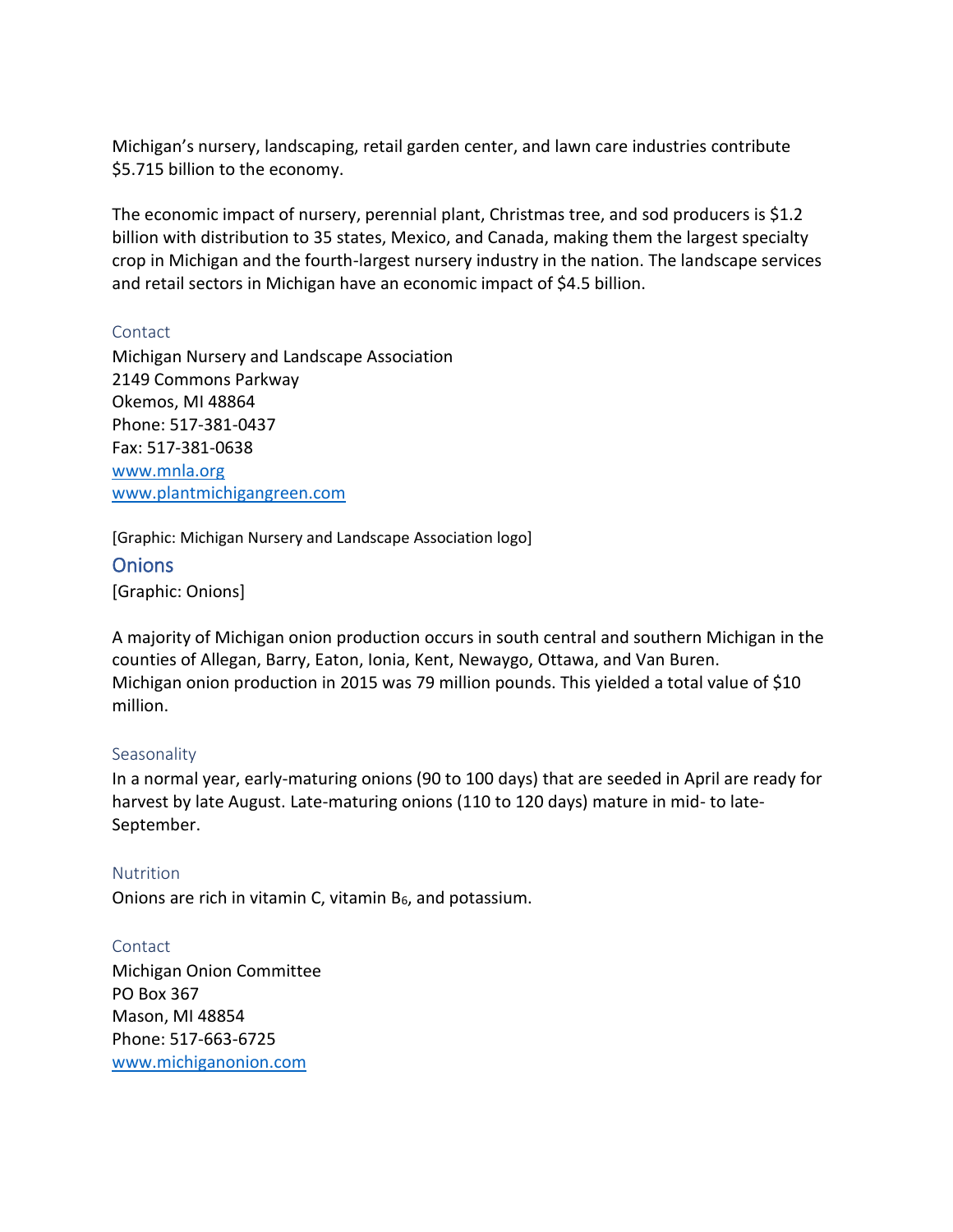# <span id="page-19-0"></span>Peaches

[Graphic: Peaches]

Most Michigan peaches are grown in the west central to southwest corner, close to Lake Michigan, with additional production in the east along Lake St. Clair and in the northwest Grand Rapids area. In 2016, Michigan produced more than 21.2 million pounds of peaches valued at more than \$9.2 million.

Michigan's Red Haven peaches are famous throughout the country, with recent new Michigan varieties including the southwest Michigan Flamin' Fury and Stellar peach series gaining popularity.

#### <span id="page-19-1"></span>**Seasonality**

Fresh peaches are available from early July through mid-September, but processed peaches are available throughout the year.

#### <span id="page-19-2"></span>**Nutrition**

Peaches are a tasty treat with modest calories; a good source of potassium, as well as vitamin A and vitamin C; low sodium; and contain no saturated fat. Peaches are a healthy snack and a smart, low-calorie way to end a meal.

<span id="page-19-3"></span>Contact Michigan Peach Sponsors PO Box 1035 Coloma, MI 49038 [www.michiganpeach.org](http://www.michiganpeach.org/)

## <span id="page-19-4"></span>Pork

[Graphic: Pork]

In 2018, Michigan was home to more than 1.18 million hogs on more than 2,000 farms; the value of Michigan hogs and pigs was \$373 million. The Michigan pork industry contributes more than \$500 million to the state's economy each year.

Over the last 50 years, the way Michigan pig farmers raise pigs has changed through advancements in technology, economics, and farming methods. Pig farmers have reduced water use by 41 percent, land use by 78 percent, and their carbon footprint by 35 percent. Yet one thing remains constant for farmers: their mission to produce safe, nutritious food in a responsible manner.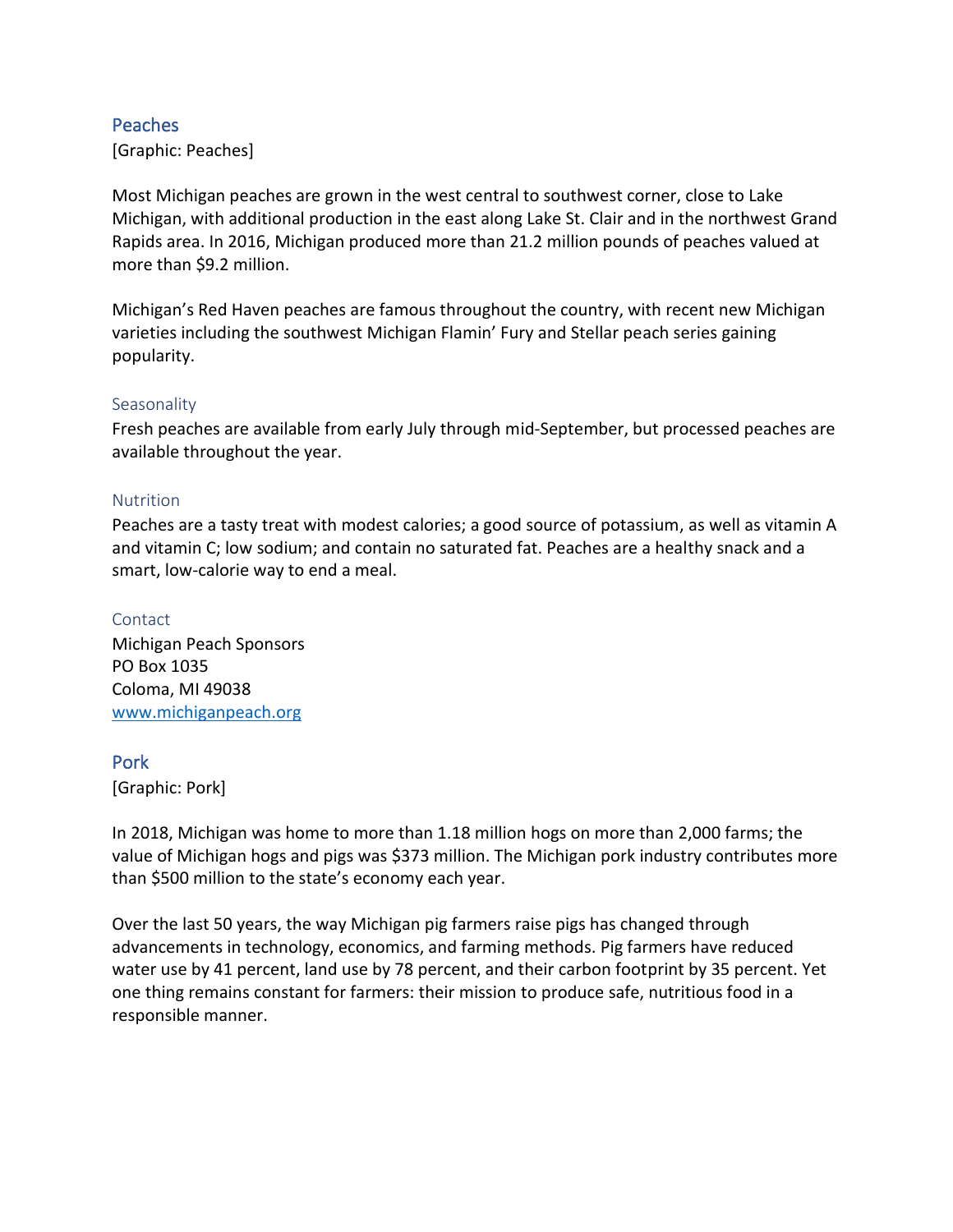#### <span id="page-20-0"></span>**Seasonality**

Year-round, Michigan's pig farmers work hard to care for their pigs because raising healthy animals is the first step in providing safe, wholesome pork.

#### <span id="page-20-1"></span>Nutrition

Pork is an excellent source of thiamin, niacin, riboflavin, vitamin  $B_6$ , phosphorous, protein, zinc, and potassium. The healthiest cuts of pork are loin roast, tenderloin, chop, and Canadian-style bacon.

#### <span id="page-20-2"></span>Contact

Michigan Pork Producers Association 3515 West Road, Suite B East Lansing, MI 48823 Phone: 517-853-3782 [www.mipork.org](http://www.mipork.org/)

[Graphic: Michigan Pork Producers Association logo]

## <span id="page-20-3"></span>Potatoes

[Graphic: Potatoes]

Potatoes are Michigan's second leading produce commodity, generating \$182.4 million in farm gate sales in 2018 and nearly 1.82 billion pounds of potatoes harvested from as far south as Monroe County to as far north as Iron County in the Upper Peninsula.

Michigan is the nation's leading producer of potatoes for potato chip processing. Montcalm had more harvested acres than any county in Michigan.

## <span id="page-20-4"></span>**Seasonality**

The Michigan potato harvest begins in July and ends in October. Potatoes from storage facilities extend the availability of Michigan potatoes almost year-round.

## <span id="page-20-5"></span>**Nutrition**

Potatoes are fat-free, rich in potassium, and an excellent source of fiber. Additionally, this vegetable contains half of the daily requirement of vitamin C.

## <span id="page-20-6"></span>Contact

Michigan Potato Industry Commission 3515 West Road, Suite A East Lansing, MI 48823 Phone: 517-253-7370 Fax: 517-253-7373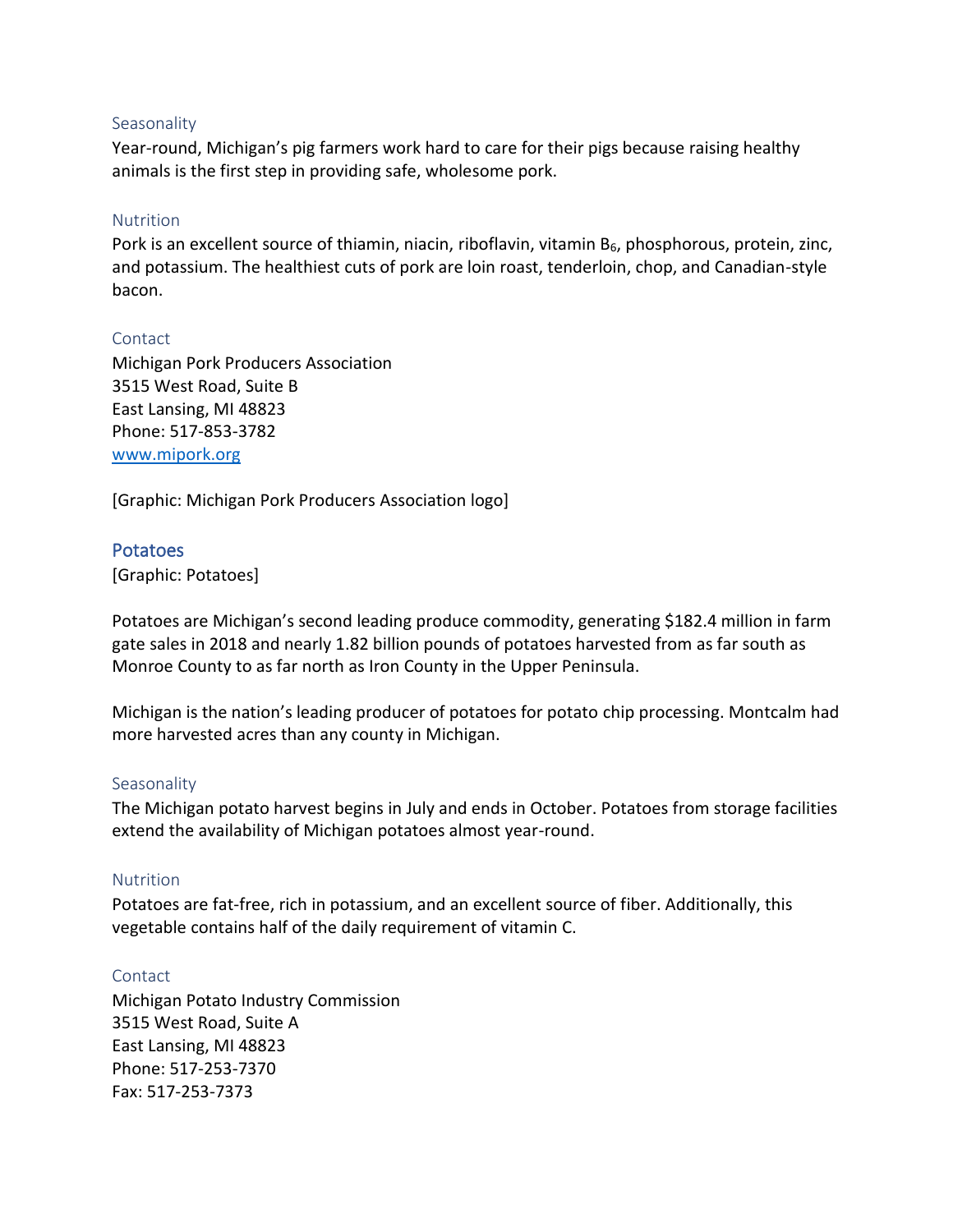#### [www.mipotato.com](http://www.mipotato.com/)

[Graphic: Michigan Potato Industry Commission logo]

#### <span id="page-21-0"></span>**Poultry**

[Graphic: Cooked meat]

The Michigan poultry industry raises chickens and turkeys for their meat. Michigan produces 8.87 million chicken broilers and 5.3 million turkeys per year. There are 20 chicken farms throughout Michigan; several of them are Amish farms. There are 17 turkey farmers with 53 turkey farms in the state, which all raise toms (males), mostly located in Ottawa County. The turkey industry has a total economic impact of \$2.9 billion.

#### <span id="page-21-1"></span>**Nutrition**

Chicken and turkey are lean, low-fat foods packed with protein. Chicken is a good source of iron and is low in sodium. Turkey is noted as being "the perfect protein" since it has the highest protein level of any meat and is also typically the lowest in fat per serving.

#### <span id="page-21-2"></span>Contact

Michigan Allied Poultry Industries PO Box 144 Hamilton, MI 49419 Phone: 517-372-5250 [www.mipoultry.com](http://www.mipoultry.com/)

[Graphic: Michigan Allied Poultry Industries logo]

#### <span id="page-21-3"></span>Pumpkins & Squash

[Graphic: Pumpkin and squash]

In 2016, Michigan generated \$9.8 million from the production of 79 million pounds of pumpkins. Michigan pumpkins are used for processing and jack-o-lanterns.

In 2016, Michigan produced 146 million pounds of squash for fresh or processed use, totaling \$23.9 million.

#### <span id="page-21-4"></span>**Seasonality**

Pumpkins are typically harvested in Michigan beginning in September through October. Fresh squash season is June through October, but squash can be found throughout the year in processed form.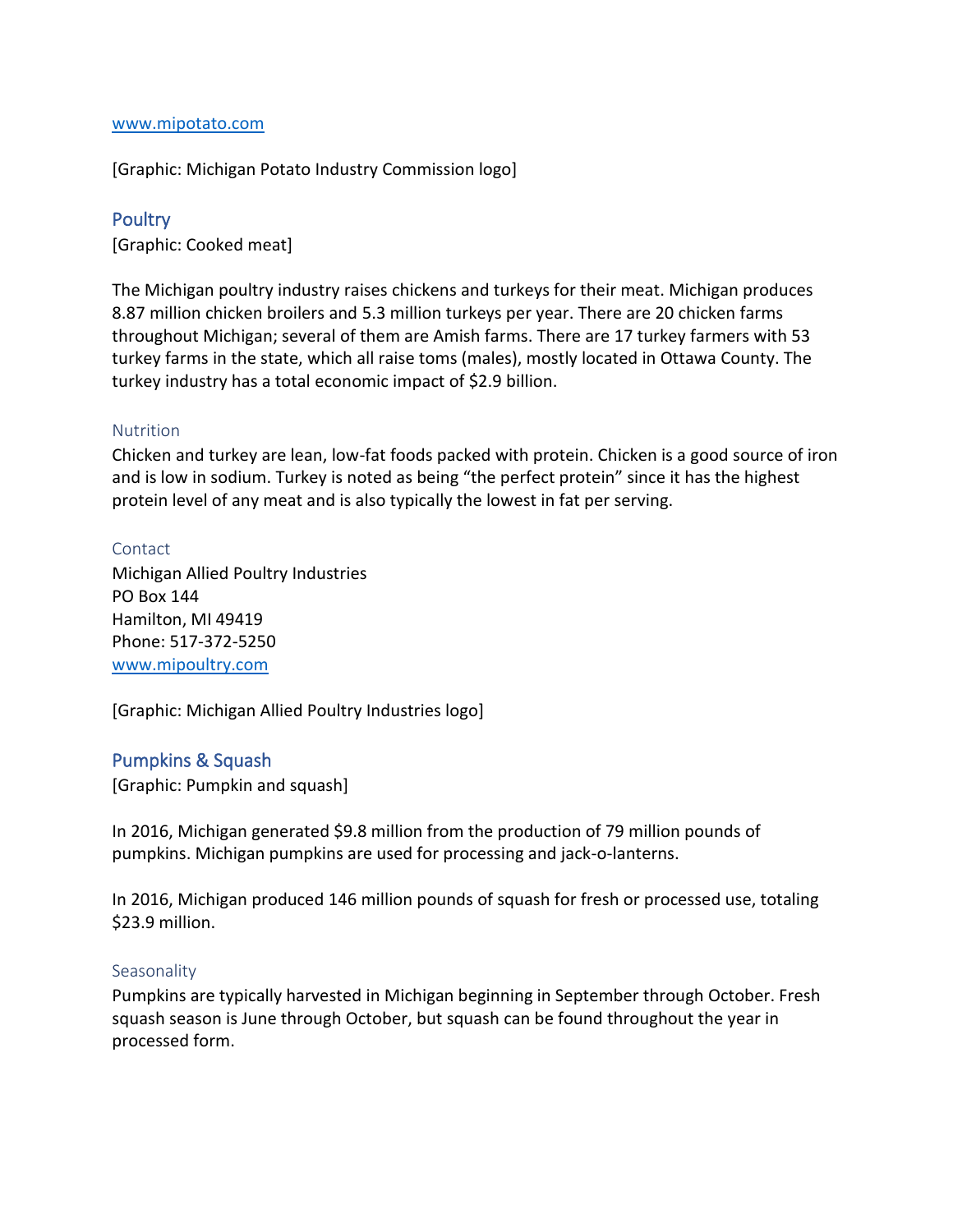#### <span id="page-22-0"></span>Nutrition

Pumpkin is full of the antioxidant beta-carotene. Beta-carotene is one of the plant carotenoids converted to vitamin A in the body. In the conversion to vitamin A, beta-carotene performs many important functions in overall health. Squash is very low in saturated fat, cholesterol, and sodium. It is also a good source of vitamins A,  $B_6$ , C, and E, thiamin, niacin, folate, calcium, magnesium, potassium, beta-carotene, and manganese.

#### <span id="page-22-1"></span>Contact

Michigan Vegetable Council PO Box 367 Mason, MI 48854 Phone/Fax: 517-663-6725 [www.michiganvegetablecouncil.org](http://www.michiganvegetablecouncil.org/)

# <span id="page-22-2"></span>Snap Beans

[Graphic: Green beans]

Michigan snap beans are grown in green, purple, and yellow varieties throughout the July through September season. Michigan produces fresh and processed snap beans.

In 2016, 19,300 acres were planted, with 18,400 harvested, amounting to a total value of \$32.1 million. 25.4 million pounds of fresh beans totaling \$15.1 million were sold. 70,650 tons were then processed for a total value of \$17 million.

Snap beans are one of Michigan's largest crops and are shipped all around the Midwest.

## <span id="page-22-3"></span>**Seasonality**

Snap beans are a warm temperature crop. This type of bean is planted and harvested between June and October.

## <span id="page-22-4"></span>**Nutrition**

Snap beans are typically harvested while still in their pods, but can be eaten out of the pods. Snap beans are rich in vitamins, containing vitamins A, C, and K. Snap beans are a great source of micronutrients such as iron and potassium and contain trace amounts of protein.

## <span id="page-22-5"></span>Contact

Michigan Vegetable Council PO Box 367 Mason, MI 48854 Phone/Fax: 517-663-6725 [www.michiganvegetablecouncil.org](http://www.michiganvegetablecouncil.org/)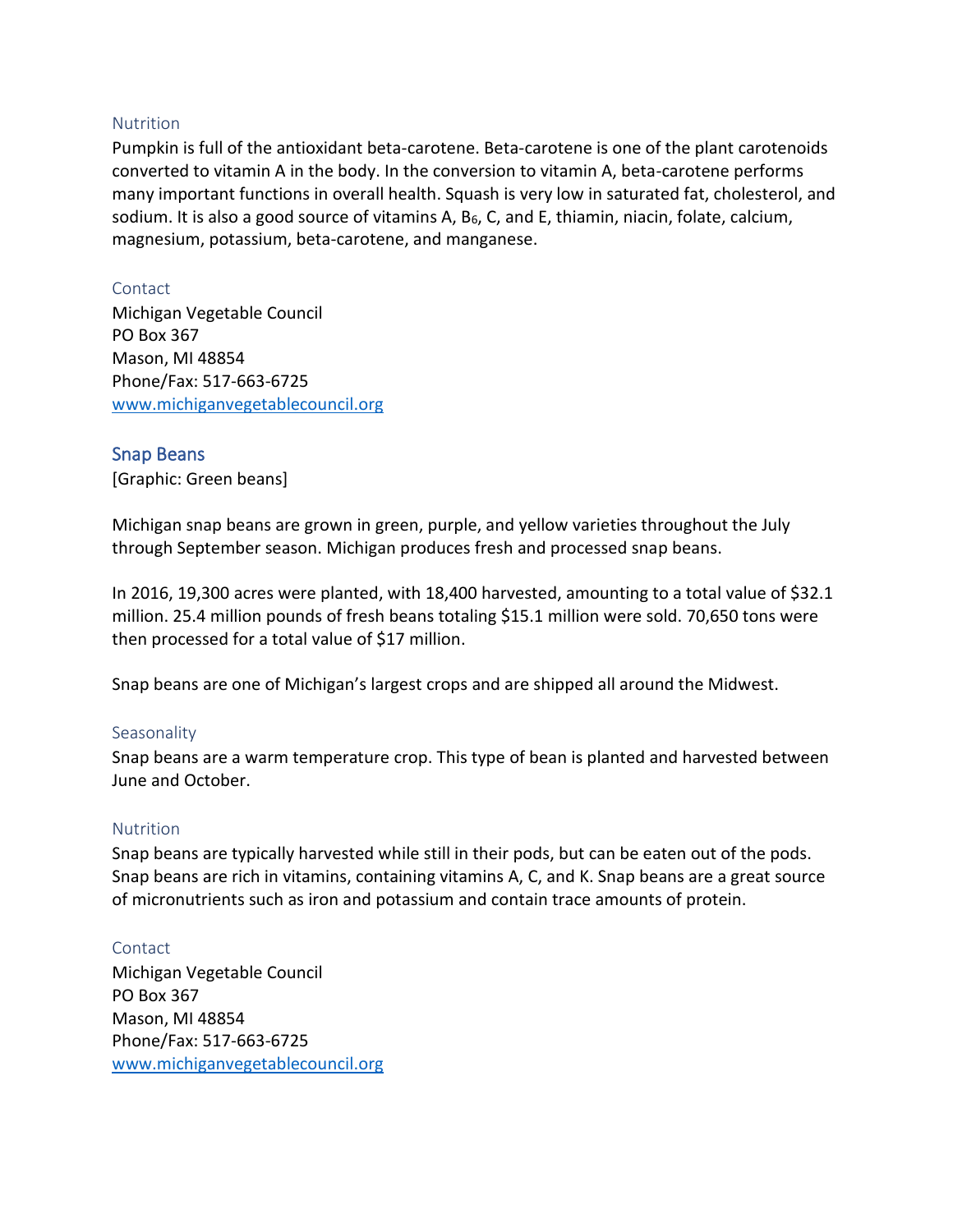# <span id="page-23-0"></span>**Soybeans**

[Graphic: Soybeans]

Michigan produced 109 million bushels of soybeans in 2018; a value of \$941 million. Soybeans are also Michigan's top food export. In 2018, \$185 million of Michigan soybeans were exported around the world.

Popular soybean products include soy milk, soy four, soy protein, and tofu. Soybeans are processed for animal feed, human consumption, and industrial products.

## <span id="page-23-1"></span>**Seasonality**

Soybeans are planted in spring and are harvested in late fall. Processed soyfoods can be consumed year-round.

#### <span id="page-23-2"></span>Nutrition

Soybeans are an excellent source of protein and are packed with vitamins and nutrients such as folate and potassium. Soyfoods can be used as a replacement for meat as a source of protein in vegetarian diets.

#### <span id="page-23-3"></span>**Contact**

Michigan Soybean Promotion Committee PO Box 287 Frankenmuth, MI 48734 Phone: 989-652-3294 Toll-Free: 877-769-6424 [www.michigansoybean.org](http://www.michigansoybean.org/)

[Graphic: Soybean Promotion Committee logo]

## <span id="page-23-4"></span>**Sugarbeets**

[Graphic: Sugarbeets]

Each year, up to 160,000 acres of sugarbeets, totaling roughly 4.5 million tons, are planted and harvested by the nearly 900 grower-owners of Michigan Sugar Company. The sugarbeets are processed at factories in Bay City, Caro, Croswell, and Sebewaing, and turned into 1.3 billion pounds of sugar. The company has a direct economic impact of approximately \$500 million for the state of Michigan and an indirect impact of \$1.5 billion.

At the processing facilities, a series of separations extract the naturally occurring sugar from the beets. The extraction process involves washing, slicing, diffusion, filtration, crystallization, drying and cooling. The resulting sugar is packaged into bags of various weights and shipped to customers.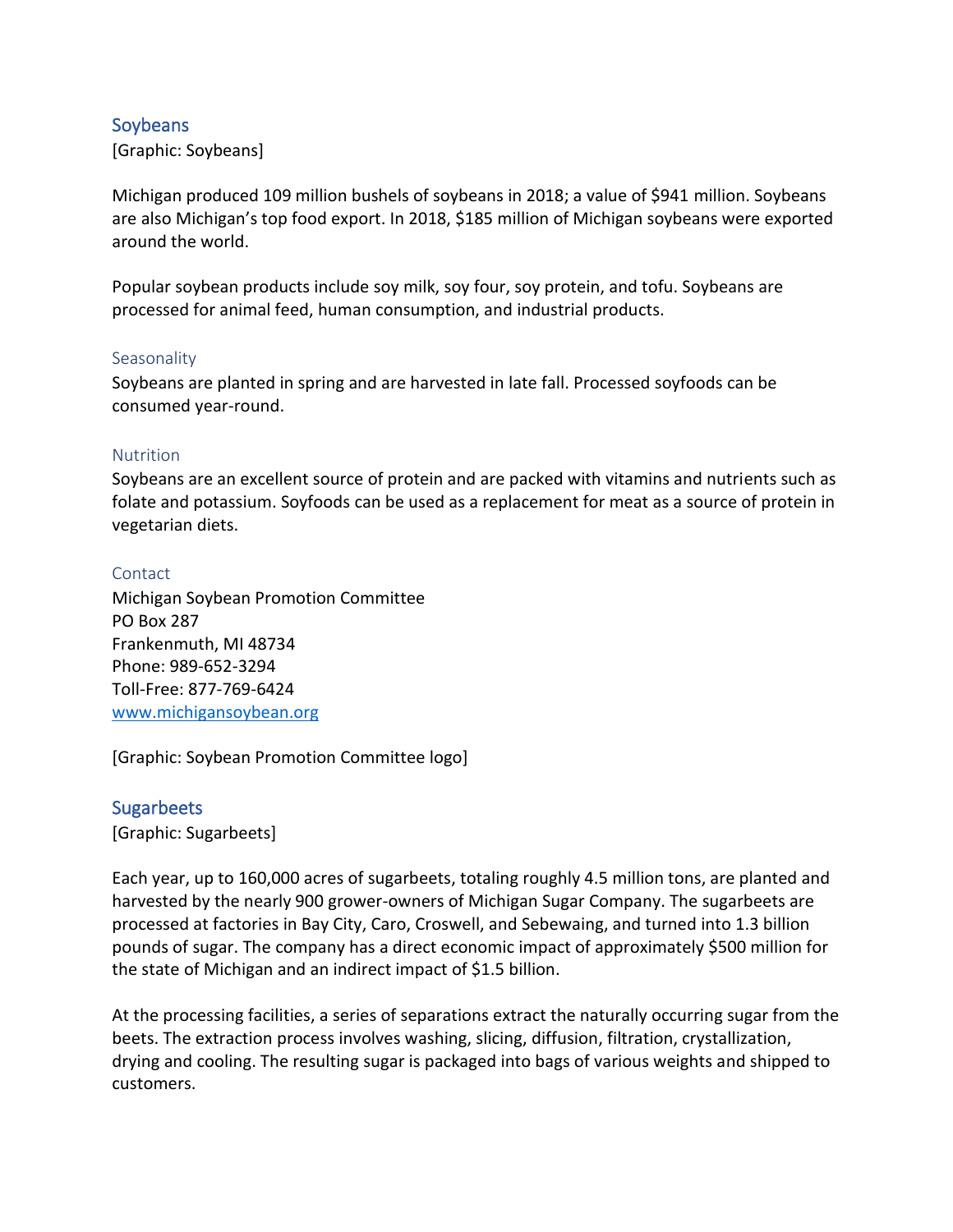Michigan Sugar Company is the third-largest of nine sugarbeet processing companies in the United States, and Michigan is one of 11 states where sugarbeets are grown.

#### <span id="page-24-0"></span>**Seasonality**

Sugarbeet seeds are planted in the early spring and reach maturity in about six months. Michigan Sugar Company has growers in about 20 Michigan counties, as well as Ontario, Canada.

## <span id="page-24-1"></span>Nutrition

The sugar extracted from sugarbeets has 15 calories per teaspoon with zero grams of fat. Sugar is used to make baked goods, cereals, yogurt, and many other sweet treats.

#### <span id="page-24-2"></span>Contact

Michigan Sugar Company 122 Uptown Drive, Suite 300 Bay City, MI 48708 Phone: 989-686-0161 Fax: 989-671-3719 [www.michigansugar.com](http://www.michigansugar.com/)

[Graphic: Michigan Sugar Company logo]

## <span id="page-24-3"></span>Sweet Corn

[Graphic: Corn]

Michigan sweet corn is enjoyed throughout the state in several varieties. In 2016, Michigan produced 86 million pounds of sweet corn for the fresh market worth \$21.8 million.

#### <span id="page-24-4"></span>Seasonality

Fresh Michigan sweet corn is available July through September.

#### <span id="page-24-5"></span>**Nutrition**

Sweet corn is rich in vitamin C, iron, thiamin, riboflavin, and fiber.

#### <span id="page-24-6"></span>**Contact**

Michigan Vegetable Council PO Box 367 Mason, MI 48854 Phone/Fax: 517-663-6725 [www.michiganvegetablecouncil.org](http://www.michiganvegetablecouncil.org/)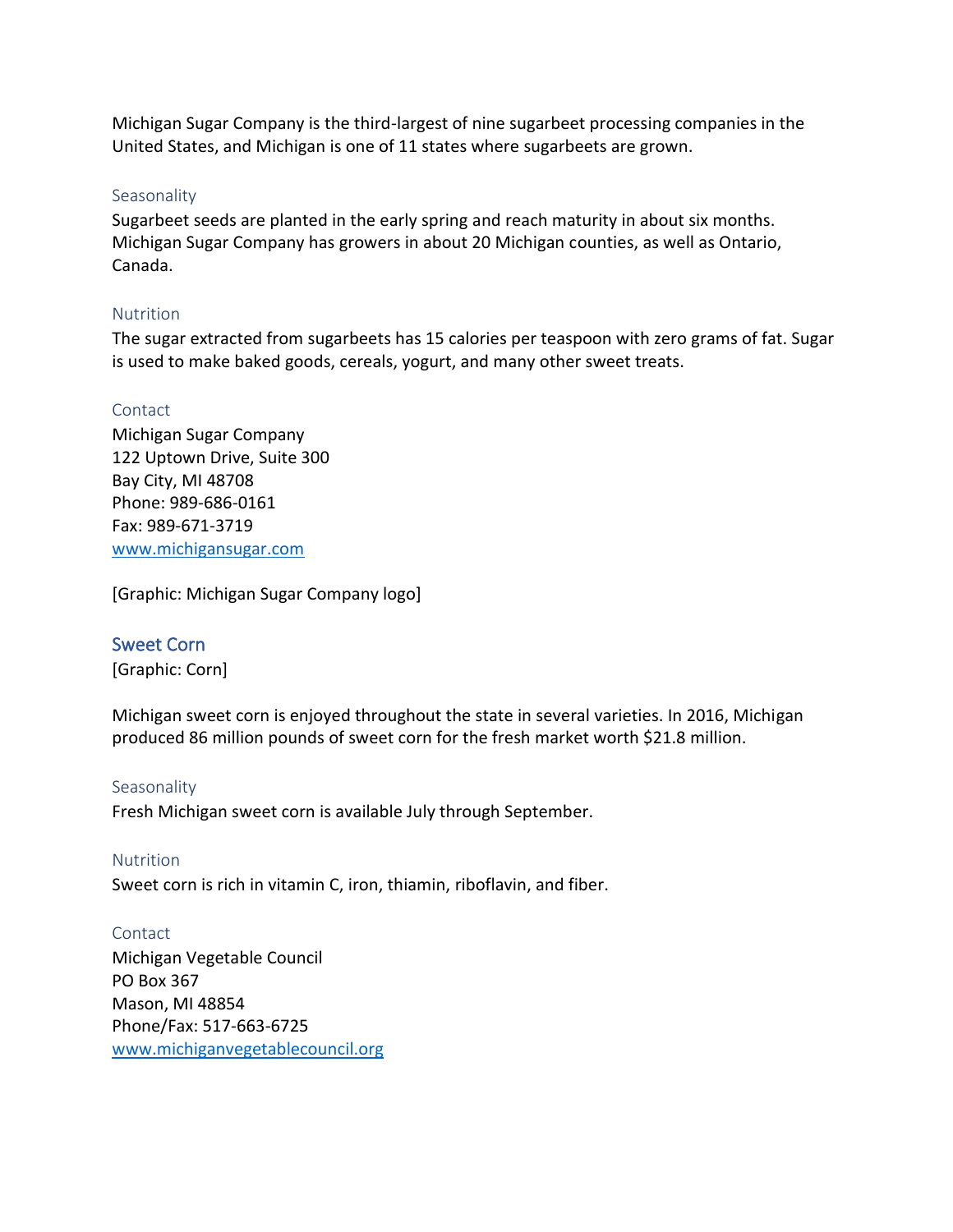# <span id="page-25-0"></span>**Tomatoes**

[Graphic: Tomatoes]

Michigan grows tomatoes for both fresh and processed uses. In 2016, Michigan produced 120,100 tons of tomatoes for processing and 74 million pounds of tomatoes for fresh market. The total value was \$48.4 million.

#### <span id="page-25-1"></span>**Seasonality**

Fresh tomatoes are available in August and September. Processed tomatoes can be purchased throughout the year.

## <span id="page-25-2"></span>**Nutrition**

Tomatoes are an excellent source of vitamins C and A as well as high in the antioxidant lycopene. They are low in sodium, saturated fat, and cholesterol. Tomatoes are also a good source of vitamin E (alpha tocopherol), thiamin, niacin, vitamin B6, folate, magnesium, phosphorus, copper, dietary fiber, vitamin K, potassium, and manganese.

## <span id="page-25-3"></span>Contact

Michigan Vegetable Council PO Box 367 Mason, MI 48854 Phone/Fax: 517-663-6725 [www.michiganvegetablecouncil.org](http://www.michiganvegetablecouncil.org/)

# <span id="page-25-4"></span>Wheat

[Graphic: Wheat]

Michigan farmers produced 35.7 million bushels of wheat in 2018 for an economic impact of \$180 million. Wheat is grown on about 500,000 acres across the Great Lakes State and in 75 of Michigan's 83 counties. Huron, Sanilac, Tuscola, Lenawee, and Shiawassee are Michigan's top wheat-producing counties.

Michigan harvests both red and white varieties of wheat, which are used for baked goods, cookies, crackers, and pastries. Wheat is also a thickening ingredient for foods like licorice, gravies, soups, and sauces.

## <span id="page-25-5"></span>**Seasonality**

Michigan farmers grow winter wheat. Both red and white wheat are planted in the fall and harvested the next summer. Michigan has six large commercial mills that process wheat into a variety of products.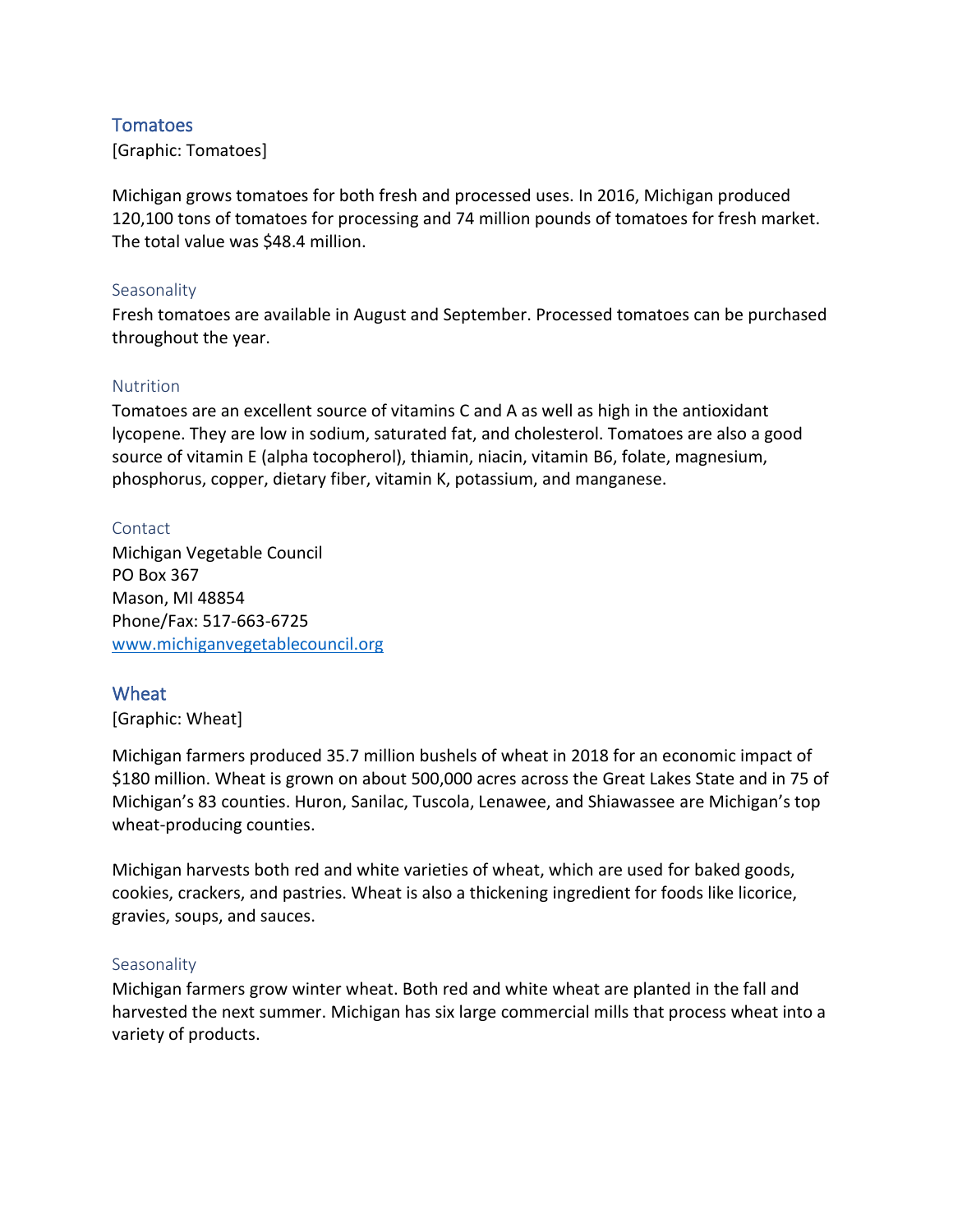#### <span id="page-26-0"></span>Nutrition

Wheat grains, both enriched and whole, are great sources of folic acid, fiber, iron, magnesium, vitamin E, B vitamins, antioxidants, thiamin, riboflavin, and other vitamins and minerals. The complex carbohydrates found in grains (such as wheat) supply energy and are low in fat, cholesterol, and sodium. The *2015 Dietary Guidelines for Americans* recommends consumption of 6-ounces of grain a day, with at least half of those in the form of whole grains.

#### <span id="page-26-1"></span>Contact

Michigan Wheat Program PO Box 25065 Lansing, MI 48909 Phone: 517-625-9432 Toll-Free: 888-943-2801 Fax: 517-625-6061 [www.miwheat.org](http://www.miwheat.org/)

[Graphic: Michigan Wheat Program logo]

## <span id="page-26-2"></span>Wood

[Graphic: Wood]

With a rich history of forests and forest products, Michigan boasts 20 million acres of sustainably managed forests and the 5th largest timberland in the nation, growing nearly twice what is harvested.

Michigan's four million acres of state-owned forests, the most in the lower 48 states, are sustainably managed with dual certification to the Forest Stewardship Council® (FSC®) and Sustainable Forestry Initiative® (SFI®) standards.

Forests in Michigan are managed for timber production, wildlife habitat, watershed protection, biodiversity conservation, and recreation.

Michigan's growing forest product sector contributes \$20 billion to Michigan's economy annually and supports 91,000 total jobs, 6 percent of Michigan's manufacturing jobs. In 2018, Michigan exported more than \$560 million of wood and paper products to the rest of the world.

## <span id="page-26-3"></span>Contact

Michigan Forest Products Council 110 W. Michigan Ave Suite 100 Lansing, MI 48933 Phone: 517-853-8880 Fax: 517-853-1093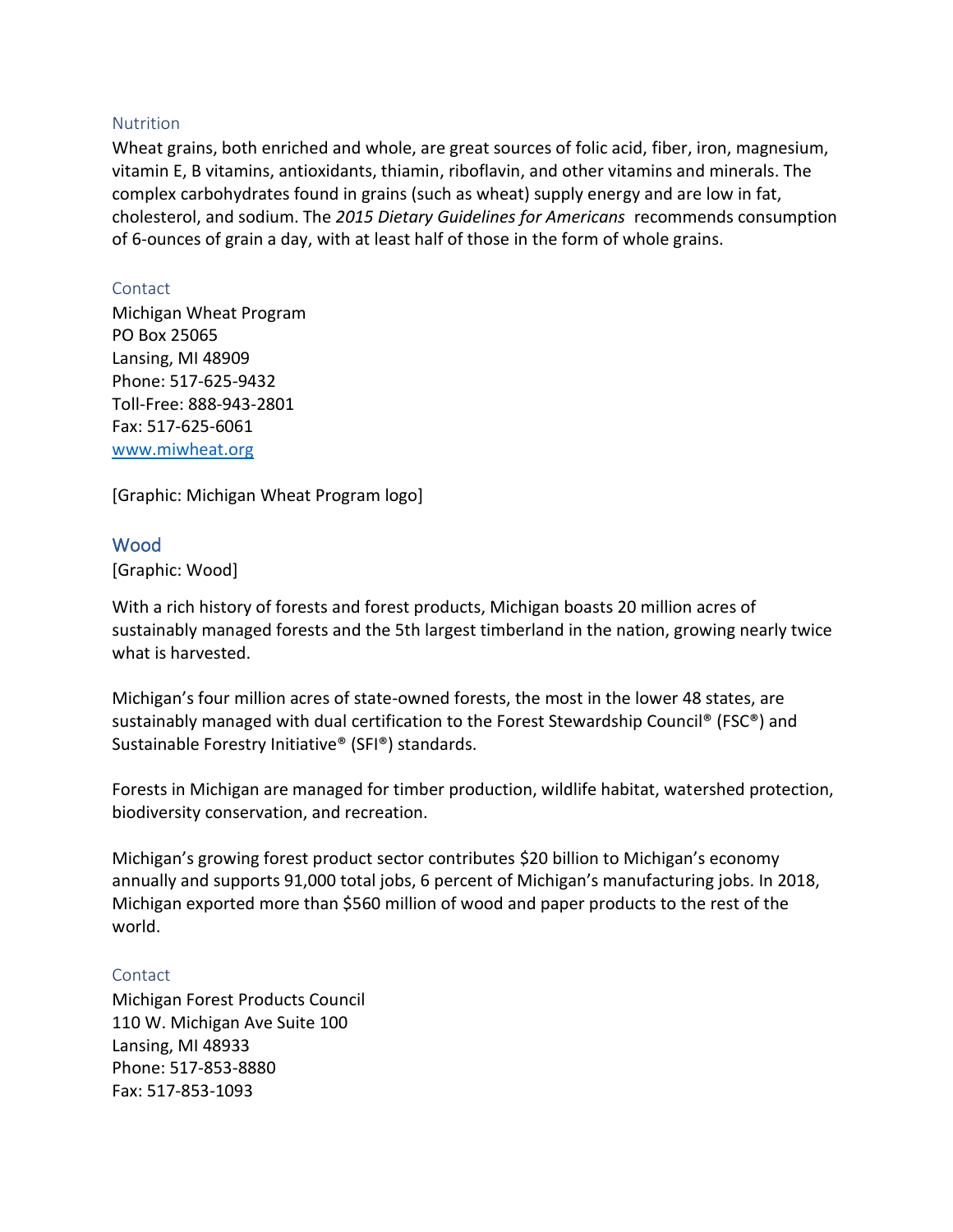#### [www.michiganforest.com](http://www.michiganforest.com/)

# <span id="page-27-0"></span>**Sponsors**

[Graphic: GreenStone Farm Credit Services logo]

GreenStone Farm Credit Services supports rural communities and agriculture with reliable, consistent credit and financial services throughout Michigan and northeast Wisconsin.

800-444-FARM (3276) [www.greenstonefcs.com](http://www.greenstonefcs.com/) [info@greenstonefcs.com](mailto:info@greenstonefcs.com)

[Graphic: Michigan State University Extension logo]

For more than 100 years, MSU Extension has helped grow Michigan's economy by equipping Michigan residents with the information that they need to do their jobs better, raise healthy and safe families, build their communities, and empower our children to dream of a successful future.

#### [www.msue.msu.edu](http://www.msue.msu.edu/)

[Graphic: Michigan Agriculture in the Classroom logo]

Through sponsorship by the Michigan Foundation for Agriculture, Michigan Agriculture in the Classroom works to increase agricultural literacy; the understanding of the value of agriculture as it affects our daily lives, through providing educational resources to teachers and farmer volunteers.

#### [www.miagclassroom.org](http://www.miagclassroom.org/)

[Graphic: Cherry Marketing Institute logo] Cherry Marketing Institute [Graphic: Corn Marketing Program of Michigan logo] Corn Marketing Program of Michigan [Graphic: Michigan Allied Poultry Industries logo] Michigan Allied Poultry Industries [Graphic: Michigan Apple Committee logo] Michigan Apple Committee [Graphic: Michigan Asparagus Advisory Board logo] Michigan Asparagus Advisory Board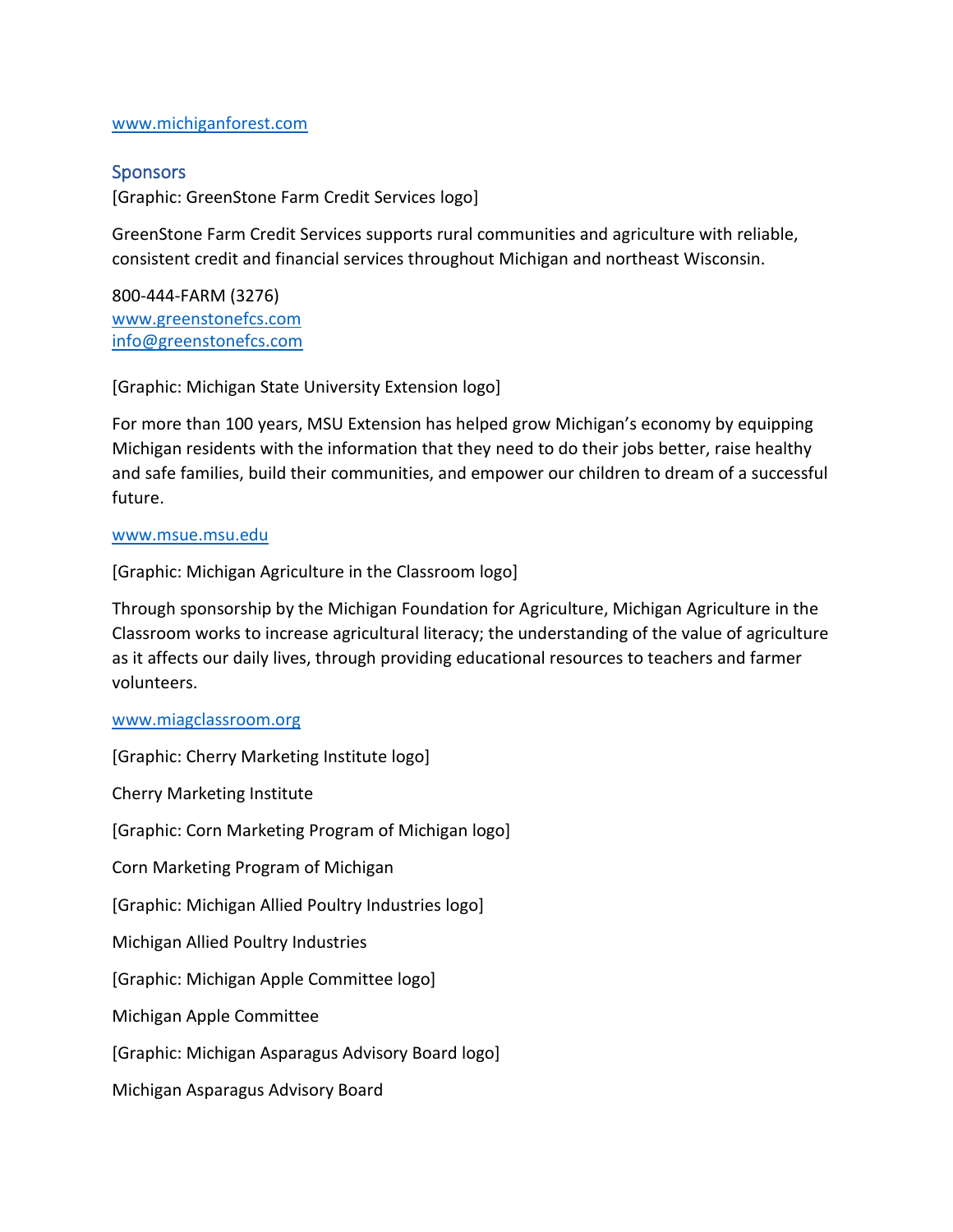[Graphic: Michigan Bean Commission logo] Michigan Bean Commission [Graphic: Michigan Beef Industry Commission logo] Michigan Beef Industry Commission [Graphic: Michigan Blueberry Commission logo] Michigan Blueberry Commission [Graphic: Michigan Craft Beverage Council logo] Michigan Craft Beverage Council [Graphic: Michigan Greenhouse Growers Council logo] Michigan Greenhouse Growers Council [Graphic: Michigan Nursery and Landscape Association logo] Michigan Nursery and Landscape Association [Graphic: Michigan Pork Producers Association logo] Michigan Pork Producers Association [Graphic: Michigan Potato Industry Commission logo] Michigan Potato Industry Commission [Graphic: Michigan Soybean Promotion Committee logo] Michigan Soybean Promotion Committee [Graphic: Michigan Sugar Company logo] Michigan Sugar Company [Graphic: Michigan Wheat Program logo] Michigan Wheat Program [Graphic: United Dairy Industry of Michigan logo] United Dairy Industry of Michigan

For additional information on commodity sponsors, including their web address and contact information, please see their individual commodity pages.

# <span id="page-28-0"></span>Michigan Department of Agriculture and Rural Development

[Graphic: Michigan Department of Agriculture and Rural Development logo]